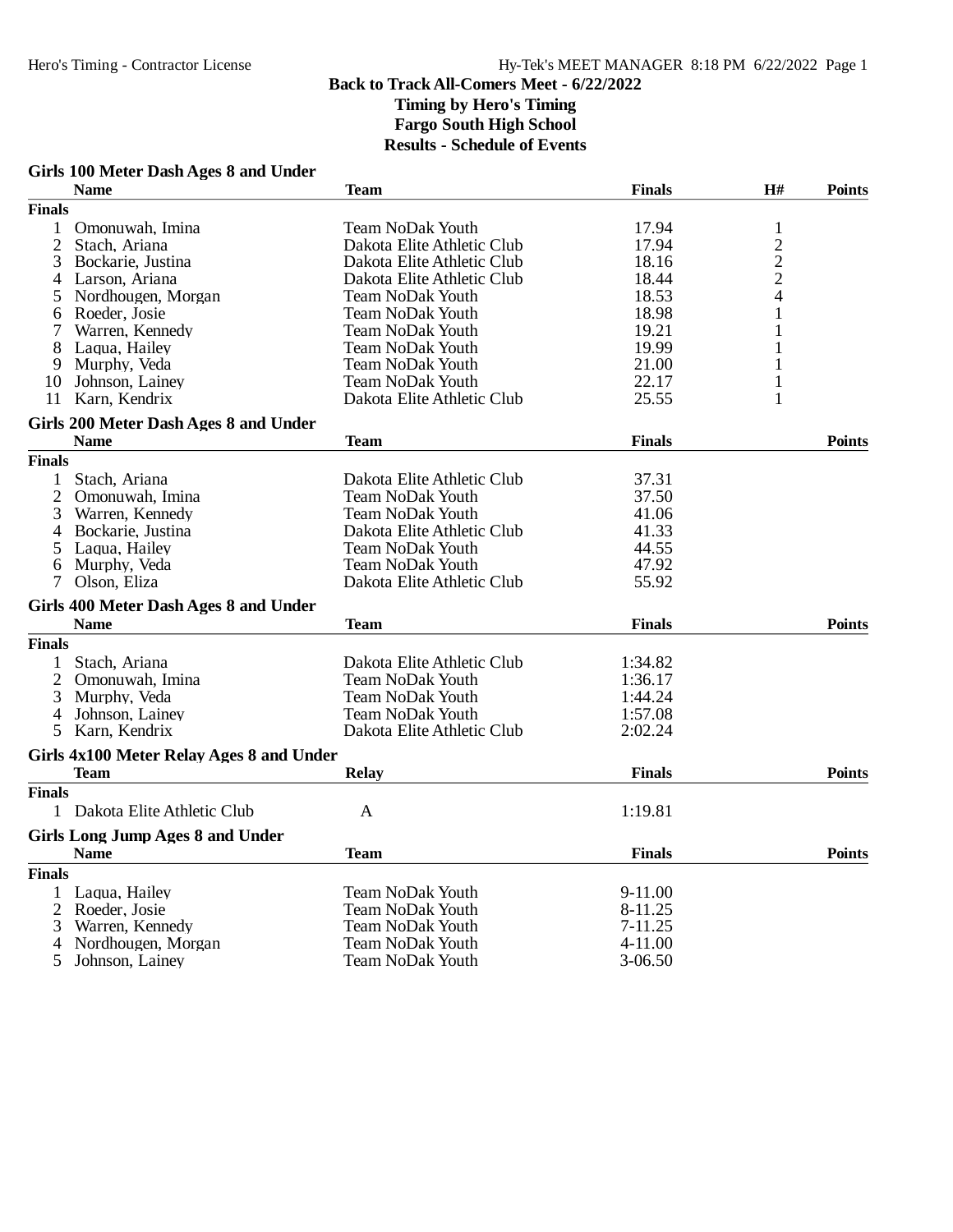#### **Girls Shot Put Ages 8 and Under**

|               | <b>Name</b>                                   | <b>Team</b>                | <b>Finals</b> |                                                         | <b>Points</b> |
|---------------|-----------------------------------------------|----------------------------|---------------|---------------------------------------------------------|---------------|
| <b>Finals</b> |                                               |                            |               |                                                         |               |
|               | Larson, Ariana                                | Dakota Elite Athletic Club | 16-03.00      |                                                         |               |
| 2             | Roeder, Josie                                 | Team NoDak Youth           | 13-11.00      |                                                         |               |
| 3             | Warren, Kennedy                               | <b>Team NoDak Youth</b>    | 13-10.00      |                                                         |               |
| 4             | Nordhougen, Morgan                            | <b>Team NoDak Youth</b>    | 12-11.00      |                                                         |               |
| 5             | Laqua, Hailey                                 | <b>Team NoDak Youth</b>    | 10-11.00      |                                                         |               |
| 6             | Olson, Eliza                                  | Dakota Elite Athletic Club | 5-02.00       |                                                         |               |
|               | <b>Girls Javelin Throw Ages 8 and Under</b>   |                            |               |                                                         |               |
|               | <b>Name</b>                                   | <b>Team</b>                | <b>Finals</b> |                                                         | <b>Points</b> |
| <b>Finals</b> |                                               |                            |               |                                                         |               |
|               | 1 Nordhougen, Morgan                          | <b>Team NoDak Youth</b>    | $33-03$       |                                                         |               |
|               |                                               |                            |               |                                                         |               |
|               | Girls 100 Meter Dash Ages 9-10<br><b>Name</b> | <b>Team</b>                | <b>Finals</b> | H#                                                      | <b>Points</b> |
| <b>Finals</b> |                                               |                            |               |                                                         |               |
|               |                                               |                            |               |                                                         |               |
| 1             | Nagel, Summer                                 | Dakota Elite Athletic Club | 14.72         |                                                         |               |
| 2             | Murphy, Emersyn                               | Team NoDak Youth           | 15.85         | 3332333222                                              |               |
| 3             | Edwards, Maylen                               | <b>Team NoDak Youth</b>    | 15.97         |                                                         |               |
|               | Gbujie, Chikerendum                           | Dakota Elite Athletic Club | 16.71         |                                                         |               |
| 5             | Netland, Elyse                                | <b>Team NoDak Youth</b>    | 16.88         |                                                         |               |
| 6             | Laqua, Anika                                  | <b>Team NoDak Youth</b>    | 16.89         |                                                         |               |
| 7             | Swoboda, Lainey                               | <b>Team NoDak Youth</b>    | 17.43         |                                                         |               |
| 8             | Sandy, Ava                                    | <b>Team NoDak Youth</b>    | 17.56         |                                                         |               |
| 9             | Sobocinski, Stella                            | <b>Team NoDak Youth</b>    | 17.58         |                                                         |               |
| 10            | Moen, Laken                                   | <b>Team NoDak Youth</b>    | 17.70         |                                                         |               |
| 11            | Scott, Abby                                   | Dakota Elite Athletic Club | 17.80         |                                                         |               |
| 12            | Severson, Marren                              | <b>Team NoDak Youth</b>    | 18.85         | $\overline{2}$                                          |               |
|               | Girls 200 Meter Dash Ages 9-10                |                            |               |                                                         |               |
|               | <b>Name</b>                                   | <b>Team</b>                | <b>Finals</b> | H#                                                      | <b>Points</b> |
| <b>Finals</b> |                                               |                            |               |                                                         |               |
|               | Gbujie, Chikerendum                           | Dakota Elite Athletic Club | 34.88         |                                                         |               |
| 2             | Laqua, Anika                                  | <b>Team NoDak Youth</b>    | 36.03         |                                                         |               |
| 3             | Sobocinski, Stella                            | <b>Team NoDak Youth</b>    | 36.64         |                                                         |               |
|               |                                               | Dakota Elite Athletic Club | 37.67         |                                                         |               |
| 4             | Scott, Abby                                   |                            |               |                                                         |               |
| 5             | Swoboda, Lainey                               | <b>Team NoDak Youth</b>    | 37.91         |                                                         |               |
| 6             | Lembke, Zoe                                   | <b>Team NoDak Youth</b>    | 38.25         | $\frac{2}{2}$ $\frac{2}{2}$ $\frac{2}{2}$ $\frac{2}{2}$ |               |
| 7             | Wilcox, Quinnley                              | <b>Team NoDak Youth</b>    | 41.30         |                                                         |               |
|               | Girls 400 Meter Dash Ages 9-10                |                            |               |                                                         |               |
|               | <b>Name</b>                                   | <b>Team</b>                | <b>Finals</b> | H#                                                      | <b>Points</b> |
| <b>Finals</b> |                                               |                            |               |                                                         |               |
| 1             | Nagel, Summer                                 | Dakota Elite Athletic Club | 1:08.34       | 4                                                       |               |
| 2             | Lembke, Zoe                                   | <b>Team NoDak Youth</b>    | 1:24.42       | $\overline{c}$                                          |               |
| 3             | Haman, Kiera                                  | <b>Team NoDak Youth</b>    | 1:27.49       |                                                         |               |
| 4             | Braunagel, Tenley                             | <b>Team NoDak Youth</b>    | 1:28.61       |                                                         |               |
| 5             | Edwards, Maylen                               | <b>Team NoDak Youth</b>    | 1:38.34       | $\begin{array}{c} 2 \\ 2 \\ 2 \end{array}$              |               |
| 6             | Wilcox, Quinnley                              | <b>Team NoDak Youth</b>    | 1:42.09       |                                                         |               |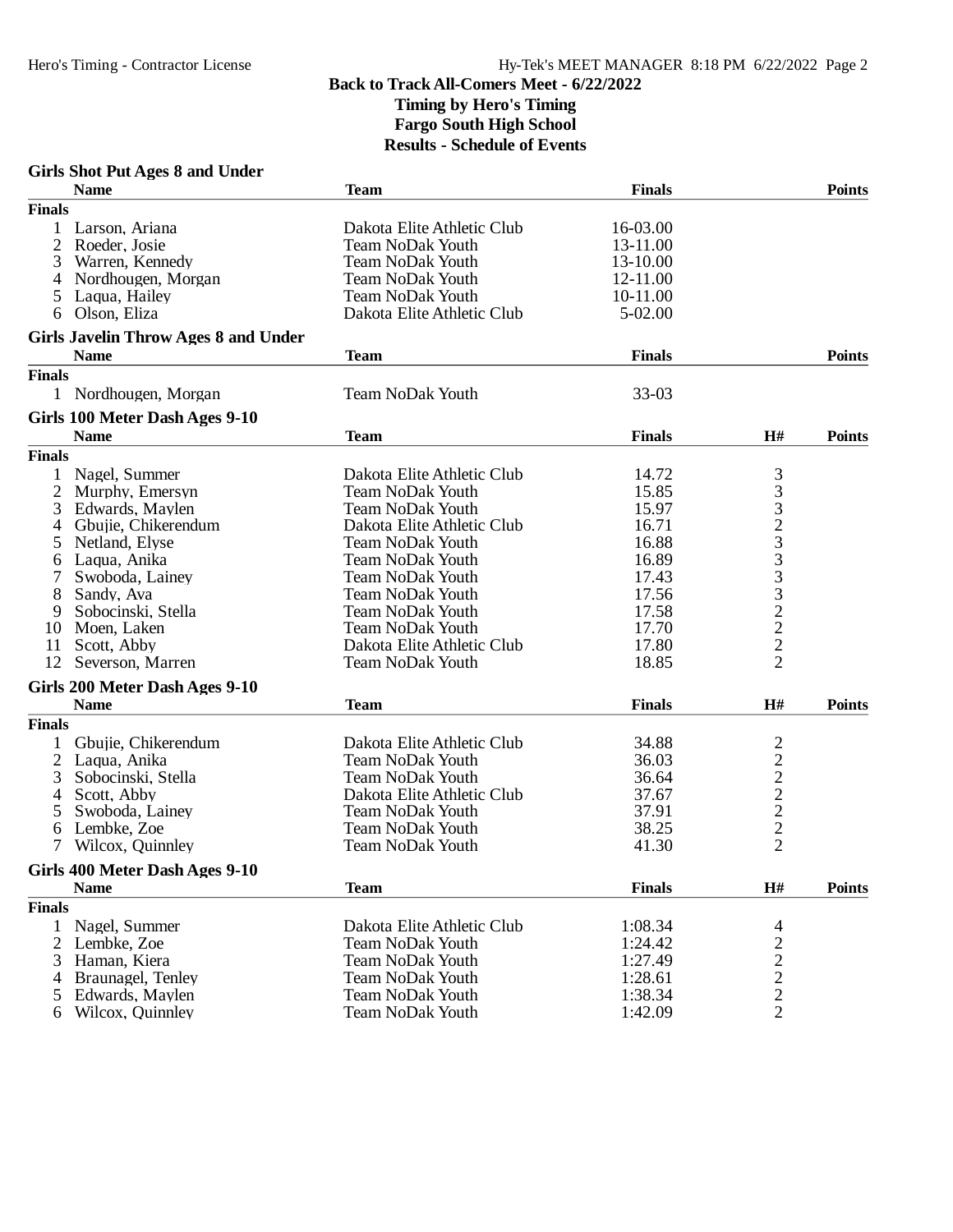#### **Girls 800 Meter Run Ages 9-10 Name Team Finals Points Finals** 1 Murphy, Emersyn Team NoDak Youth 3:13.28<br>
2 Haman, Kiera Team NoDak Youth 3:15.77 2 Haman, Kiera Team NoDak Youth 3:15.77 3 Moen, Laken Team NoDak Youth 3:25.70 Team NoDak Youth 3:25.70 Team NoDak Youth 3:25.70 Team NoDak Youth 3:25 Team NoDak Youth 3:30.92 **Girls 1500 Meter Run Ages 9-10 Name Team Finals Points Finals** 1 Moen, Laken Team NoDak Youth 7:19.42<br>
2 Sandy, Ava Team NoDak Youth 8:18.05 Team NoDak Youth **Girls 4x100 Meter Relay Ages 9-10 Team Relay Finals Points Finals** 1 Team NoDak Youth B 1:09.77<br>
2 Team NoDak Youth C 1:11.21 2 Team NoDak Youth C 1:11.21 **Girls High Jump Ages 9-10 Name Team Finals H# Points Finals** 1 Braunagel, Tenley Team NoDak Youth 3-04.00 2 **Girls Long Jump Ages 9-10 Name Team Finals Points Finals** 1 Edwards, Maylen Team NoDak Youth 10-11.00<br>
2 Moen, Laken Team NoDak Youth 10-00.50 2 Team NoDak Youth 10-00.50<br>
2-08.00 Team NoDak Youth 10-08.00 3 Sobocinski, Stella Team NoDak Youth 9-08.00 4 Laqua, Anika Team NoDak Youth 9-02.00 5 Haman, Kiera Team NoDak Youth 8-11.50 6 Lembke, Zoe Team NoDak Youth 8-10.000 Team NoDak Youth 8-10.000 Team NoDak Youth 8-10.000 Team NoDak Youth 8-10.000 Team NoDak Youth 8-10.000 Team NoDak Youth 8-10.000 Team NoDak Youth 8-10.000 Team NoDak Youth 8-10.000 Team NoDak Youth 8-04.00 **Girls Shot Put Ages 9-10 Name Team Finals Points Finals** 1 Laqua, Anika 15-07.00<br>
15-07.00 15-07.00 15-07.00 16-17 15-07.00 16-17 15-07.00 16-18 15-05.00 16-18 16-05.00 2 Severson, Marren Team NoDak Youth 13-05.00 **Girls Javelin Throw Ages 9-10 Name Team Finals Points Finals** 1 Edwards, Maylen Team NoDak Youth 51-03<br>2 Netland, Elyse Team NoDak Youth 39-09 2 Team NoDak Youth 39-09<br>
2 Team NoDak Youth 39-05 3 Wilcox, Quinnley Team NoDak Youth 39-05<br>
4 Severson, Marren Team NoDak Youth 33-06 4 Severson, Marren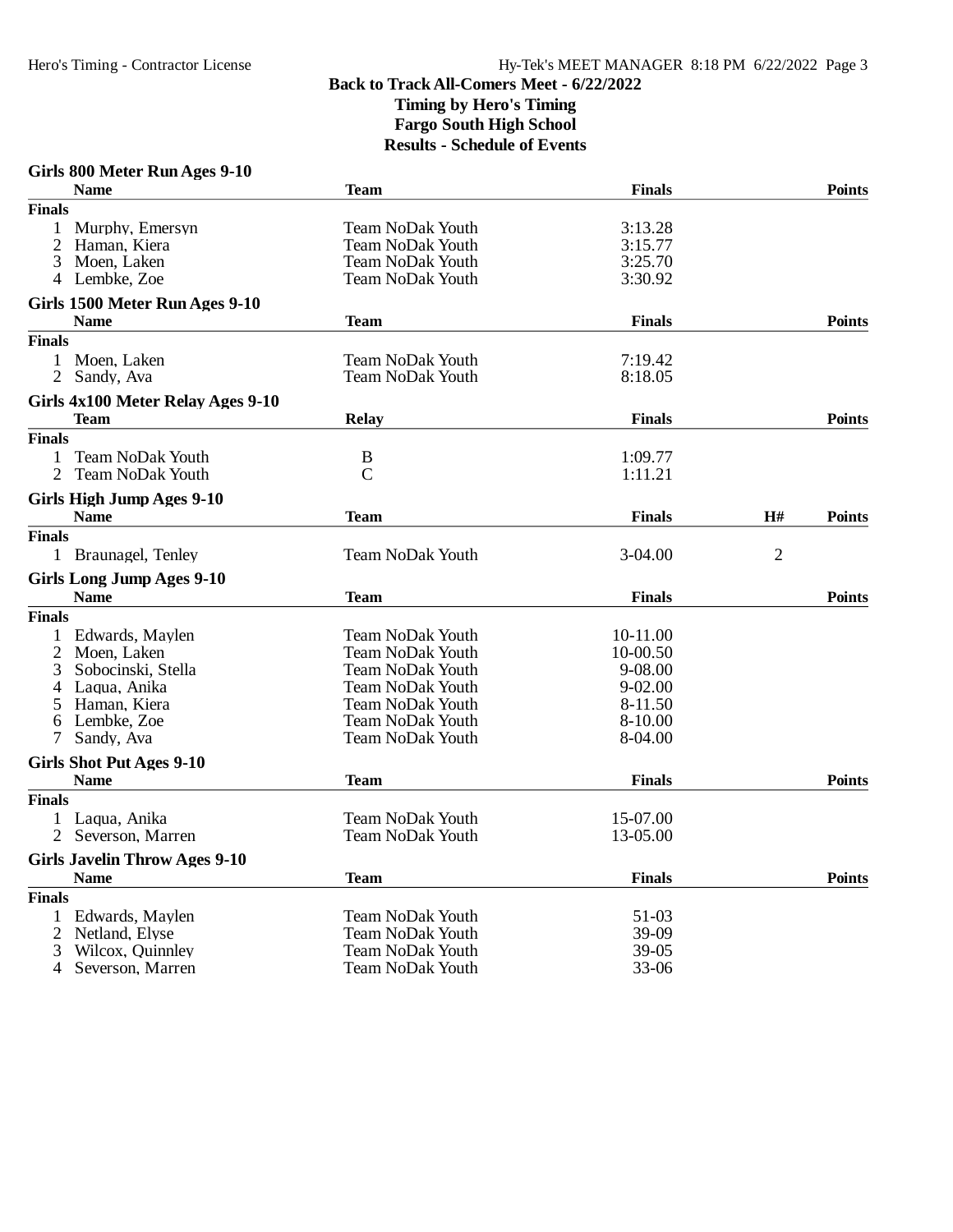### **Girls 100 Meter Dash Ages 11-12**

|                | <b>Name</b>                        | <b>Team</b>                | <b>Finals</b> | H#                                         | <b>Points</b> |
|----------------|------------------------------------|----------------------------|---------------|--------------------------------------------|---------------|
| <b>Finals</b>  |                                    |                            |               |                                            |               |
|                | Edwards, Bergen                    | <b>Team NoDak Youth</b>    | 15.27         | 4                                          |               |
| 2              | Harris, Johanna                    | Team NoDak Youth           | 15.77         | 4                                          |               |
| 3              | Deutsch, Ellie                     | Dakota Elite Athletic Club | 15.97         | 4                                          |               |
| 4              | Peterson, Camryn                   | <b>Team NoDak Youth</b>    | 17.55         | 4                                          |               |
| 5              | Kannas, Maddie                     | Kampeska Track Club        | 17.60         | 4                                          |               |
| 6              | Peterson, Braelyn                  | <b>Team NoDak Youth</b>    | 18.38         | 4                                          |               |
|                | Girls 200 Meter Dash Ages 11-12    |                            |               |                                            |               |
|                | <b>Name</b>                        | <b>Team</b>                | <b>Finals</b> | H#                                         | <b>Points</b> |
| <b>Finals</b>  |                                    |                            |               |                                            |               |
|                | Deutsch, Ellie                     | Dakota Elite Athletic Club | 36.04         | 3                                          |               |
| $\overline{2}$ | Kannas, Maddie                     | Kampeska Track Club        | 37.96         | $\overline{3}$                             |               |
|                | Girls 400 Meter Dash Ages 11-12    |                            |               |                                            |               |
|                | <b>Name</b>                        | <b>Team</b>                | <b>Finals</b> | H#                                         | <b>Points</b> |
| <b>Finals</b>  |                                    |                            |               |                                            |               |
|                | Deutsch, Sophia                    | Dakota Elite Athletic Club | 1:16.07       |                                            |               |
| 2              | Collins, Meredith                  | Dakota Elite Athletic Club | 1:17.05       | $\begin{array}{c} 3 \\ 3 \\ 2 \end{array}$ |               |
| 3              | Herrick, Elizabeth                 | <b>Team NoDak Youth</b>    | 1:25.33       |                                            |               |
| 4              | Scott, Sophie                      | Dakota Elite Athletic Club | 1:28.66       |                                            |               |
|                | Girls 800 Meter Run Ages 11-12     |                            |               |                                            |               |
|                | <b>Name</b>                        | <b>Team</b>                | <b>Finals</b> |                                            | <b>Points</b> |
| <b>Finals</b>  |                                    |                            |               |                                            |               |
|                | Collins, Meredith                  | Dakota Elite Athletic Club | 2:57.98       |                                            |               |
| $\overline{2}$ | Gess, Lauren                       | Dakota Elite Athletic Club | 3:05.25       |                                            |               |
| 3              | Deutsch, Sophia                    | Dakota Elite Athletic Club | 3:08.34       |                                            |               |
| 4              | Abeln, Kali                        | <b>Team NoDak Youth</b>    | 3:17.58       |                                            |               |
| 5              | Atchison, Maci                     | Dakota Elite Athletic Club | 3:26.85       |                                            |               |
|                | Girls 1500 Meter Run Ages 11-12    |                            |               |                                            |               |
|                | <b>Name</b>                        | <b>Team</b>                | <b>Finals</b> |                                            | <b>Points</b> |
| <b>Finals</b>  |                                    |                            |               |                                            |               |
|                | Herrick, Elizabeth                 | <b>Team NoDak Youth</b>    | 6:35.44       |                                            |               |
|                | Gess, Lauren                       | Dakota Elite Athletic Club | 6:48.22       |                                            |               |
|                | Girls 80 Meter Hurdles Ages 11-12  |                            |               |                                            |               |
|                | <b>Name</b>                        | <b>Team</b>                | <b>Finals</b> |                                            | <b>Points</b> |
| <b>Finals</b>  |                                    |                            |               |                                            |               |
|                | Atchison, Maci                     | Dakota Elite Athletic Club | 17.11         |                                            |               |
|                | 2 Kannas, Maddie                   | Kampeska Track Club        | 21.29         |                                            |               |
|                | Girls 4x100 Meter Relay Ages 11-12 |                            |               |                                            |               |
|                | <b>Team</b>                        | <b>Relay</b>               | <b>Finals</b> |                                            | <b>Points</b> |
| <b>Finals</b>  |                                    |                            |               |                                            |               |
| 1              | Dakota Elite Athletic Club         | B                          | 1:05.17       |                                            |               |
| 2              | <b>Team NoDak Youth</b>            | D                          | 1:07.35       |                                            |               |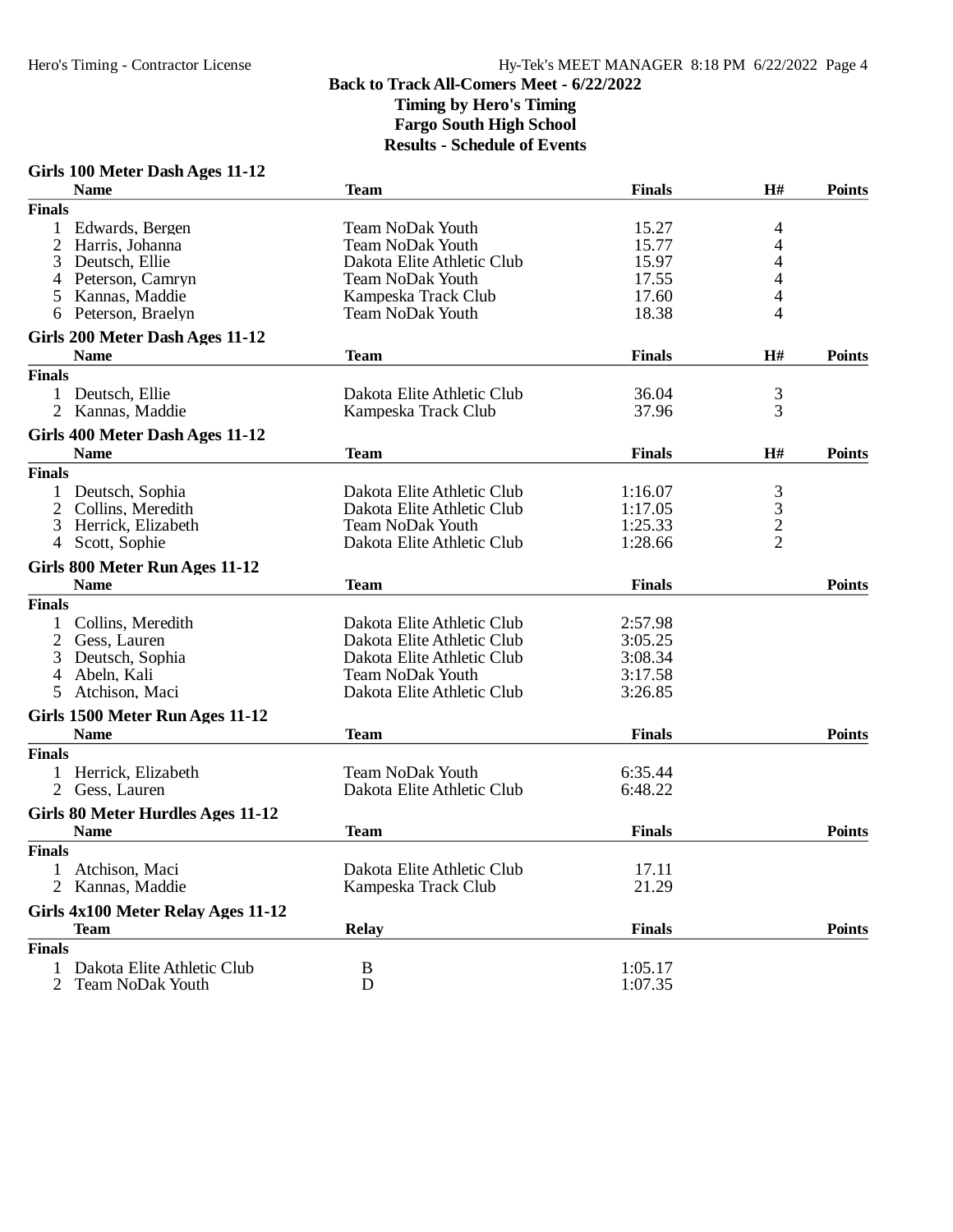## **Girls High Jump Ages 11-12**

|                | <b>Name</b>                                         | <b>Team</b>                | <b>Finals</b> | H#                      | <b>Points</b> |
|----------------|-----------------------------------------------------|----------------------------|---------------|-------------------------|---------------|
| <b>Finals</b>  |                                                     |                            |               |                         |               |
|                | Deutsch, Ellie                                      | Dakota Elite Athletic Club | 4-00.00       | $\overline{c}$          |               |
| 2              | Abeln, Kali                                         | <b>Team NoDak Youth</b>    | $3-11.00$     | $\,1$                   |               |
| 3              | Edwards, Bergen                                     | <b>Team NoDak Youth</b>    | $3-10.00$     | $\overline{\mathbf{c}}$ |               |
| 4              | Harris, Johanna                                     | <b>Team NoDak Youth</b>    | 3-08.00       | $\overline{\mathbf{c}}$ |               |
| 5              | Collins, Meredith                                   | Dakota Elite Athletic Club | 3-07.00       | $\mathbf 1$             |               |
| 6              | Deutsch, Sophia                                     | Dakota Elite Athletic Club | $3-06.00$     |                         |               |
|                | Herrick, Elizabeth                                  | <b>Team NoDak Youth</b>    | $3-02.00$     | $\frac{2}{2}$           |               |
|                | Girls Long Jump Ages 11-12                          |                            |               |                         |               |
|                | <b>Name</b>                                         | <b>Team</b>                | <b>Finals</b> |                         | <b>Points</b> |
| <b>Finals</b>  |                                                     |                            |               |                         |               |
| 1              | Harris, Johanna                                     | <b>Team NoDak Youth</b>    | 12-01.50      |                         |               |
| $\overline{c}$ |                                                     | Dakota Elite Athletic Club | 11-01.50      |                         |               |
| 3              | Gess, Lauren<br>Abeln, Kali                         | <b>Team NoDak Youth</b>    | 10-10.00      |                         |               |
|                |                                                     |                            |               |                         |               |
| 4              | Peterson, Camryn                                    | <b>Team NoDak Youth</b>    | 9-11.00       |                         |               |
| 5              | Atchison, Maci                                      | Dakota Elite Athletic Club | $9 - 10.00$   |                         |               |
| 6              | Scott, Sophie                                       | Dakota Elite Athletic Club | 9-07.00       |                         |               |
|                | Edwards, Bergen                                     | <b>Team NoDak Youth</b>    | 9-05.00       |                         |               |
| 8              | Herrick, Elizabeth                                  | <b>Team NoDak Youth</b>    | 9-04.50       |                         |               |
| 9              | Peterson, Braelyn                                   | <b>Team NoDak Youth</b>    | 7-03.00       |                         |               |
| 10             | Bradley, Eva                                        | <b>Team NoDak Youth</b>    | 5-10.00       |                         |               |
|                | Girls Shot Put Ages 11-12                           |                            |               |                         |               |
|                | <b>Name</b>                                         | <b>Team</b>                | <b>Finals</b> |                         | <b>Points</b> |
| <b>Finals</b>  |                                                     |                            |               |                         |               |
|                | Corr, BrÃ-ghe                                       | Dakota Elite Athletic Club | 26-03.00      |                         |               |
| $\overline{c}$ | Larson, Addison                                     | Team NoDak Youth           | 25-07.00      |                         |               |
| 3              | Harris, Johanna                                     | <b>Team NoDak Youth</b>    | 22-03.00      |                         |               |
| 4              | Peterson, Braelyn                                   | <b>Team NoDak Youth</b>    | 19-10.00      |                         |               |
| 5              | Collins, Meredith                                   | Dakota Elite Athletic Club | 15-05.00      |                         |               |
|                | Koedam, Molly                                       | <b>Team NoDak Youth</b>    | <b>ND</b>     |                         |               |
|                |                                                     |                            |               |                         |               |
|                | <b>Girls Discus Throw Ages 11-12</b><br><b>Name</b> | <b>Team</b>                | <b>Finals</b> |                         | <b>Points</b> |
|                |                                                     |                            |               |                         |               |
| <b>Finals</b>  |                                                     |                            |               |                         |               |
|                | Larson, Addison                                     | <b>Team NoDak Youth</b>    | 45-02         |                         |               |
|                | <b>Girls Javelin Throw Ages 11-12</b>               |                            |               |                         |               |
|                | <b>Name</b>                                         | <b>Team</b>                | <b>Finals</b> |                         | <b>Points</b> |
| <b>Finals</b>  |                                                     |                            |               |                         |               |
|                | 1 Larson, Addison                                   | <b>Team NoDak Youth</b>    | 64-00         |                         |               |
|                | Peterson, Braelyn                                   | <b>Team NoDak Youth</b>    | $45 - 10$     |                         |               |
| 3              | Peterson, Camryn                                    | <b>Team NoDak Youth</b>    | $40 - 06$     |                         |               |
|                | Girls 100 Meter Dash Ages 13-14                     |                            |               |                         |               |
|                | <b>Name</b>                                         | <b>Team</b>                | <b>Finals</b> | H#                      | <b>Points</b> |
| <b>Finals</b>  |                                                     |                            |               |                         |               |
|                | Calavera, Julia                                     | <b>Team NoDak Youth</b>    |               | 5                       |               |
| $\mathbf{1}$   |                                                     |                            | 14.11         |                         |               |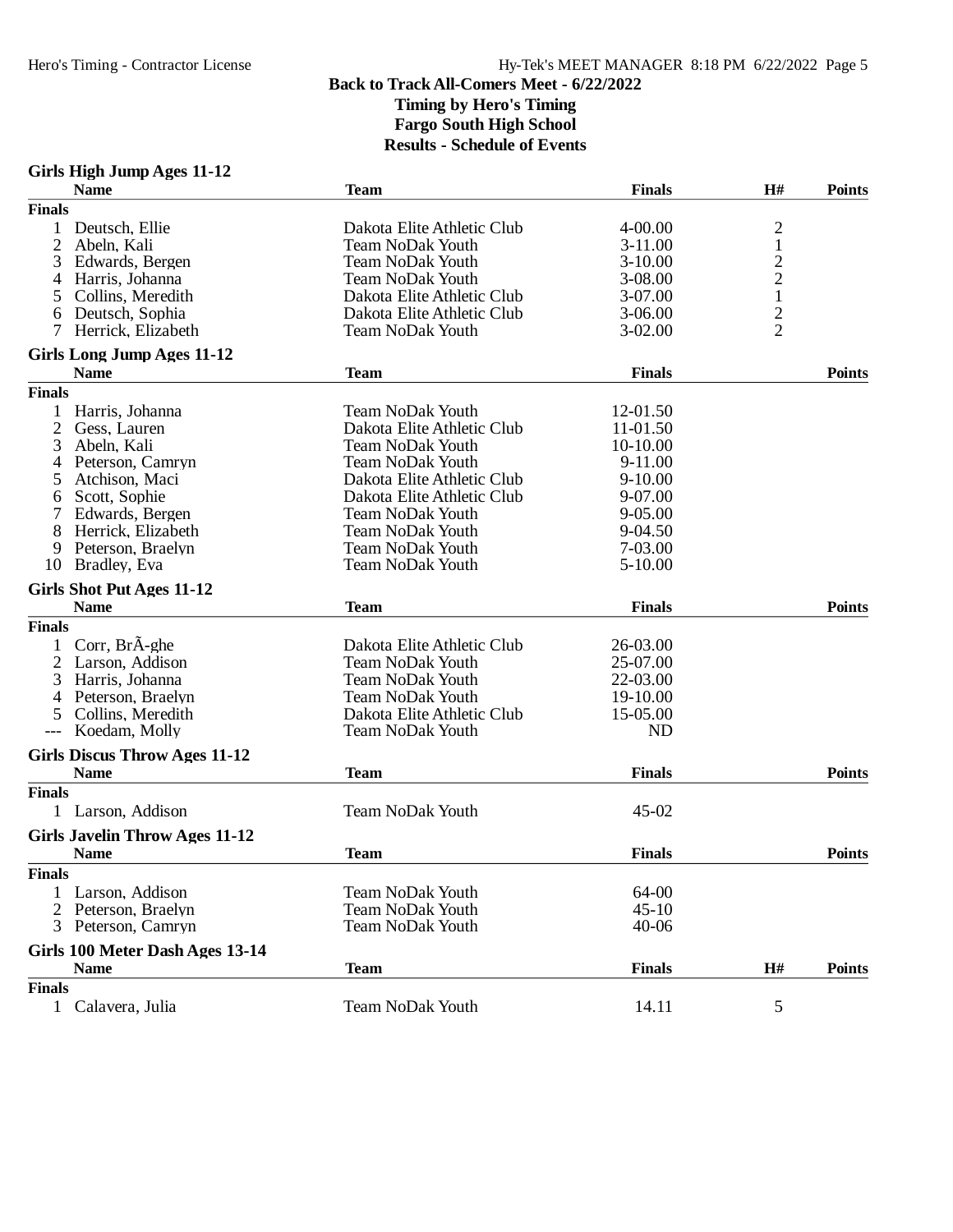**Timing by Hero's Timing**

**Fargo South High School**

|                | Finals  (Girls 100 Meter Dash Ages 13-14)      |                            |               |                                            |               |
|----------------|------------------------------------------------|----------------------------|---------------|--------------------------------------------|---------------|
|                | <b>Name</b>                                    | Team                       | <b>Finals</b> | H#                                         | <b>Points</b> |
| $\overline{2}$ | Kannas, Mylee                                  | Kampeska Track Club        | 14.25         | 5                                          |               |
| 3              | Ladner, Kara                                   | <b>Team NoDak Youth</b>    | 14.70         |                                            |               |
|                | 4 Hruby, Lydia                                 | <b>Team NoDak Youth</b>    | 15.87         | $\frac{5}{5}$                              |               |
| 5              | Roberts, Sophia                                | Kampeska Track Club        | 17.33         | 5                                          |               |
|                | Girls 200 Meter Dash Ages 13-14                |                            |               |                                            |               |
|                | <b>Name</b>                                    | <b>Team</b>                | <b>Finals</b> | H#                                         | <b>Points</b> |
| <b>Finals</b>  |                                                |                            |               |                                            |               |
| $\mathbf{1}$   | Calavera, Julia                                | <b>Team NoDak Youth</b>    | 28.88         | 3                                          |               |
| 2              | Kannas, Mylee                                  | Kampeska Track Club        | 29.32         |                                            |               |
| 3              | Larson, Miley                                  | <b>Team NoDak Youth</b>    | 30.79         | $\frac{3}{3}$                              |               |
|                | 4 Deringer, Katelyn                            | <b>Team NoDak Youth</b>    | 32.60         | 3                                          |               |
| 5.             | Madrigga, Charlotte                            | <b>Team NoDak Youth</b>    | 34.18         | 3                                          |               |
|                | Girls 400 Meter Dash Ages 13-14                |                            |               |                                            |               |
|                | <b>Name</b>                                    | <b>Team</b>                | <b>Finals</b> | H#                                         | <b>Points</b> |
| <b>Finals</b>  |                                                |                            |               |                                            |               |
| 1              | Nesius, Davin                                  | <b>Team NoDak Youth</b>    | 1:07.12       | 4                                          |               |
| 2              | Larson, Miley                                  | <b>Team NoDak Youth</b>    | 1:09.24       | 3                                          |               |
| 3              | Wareham, Ava                                   | <b>Team NoDak Youth</b>    | 1:09.29       | 4                                          |               |
| 4              | Gannon, Kaitlyn                                | <b>Team NoDak Youth</b>    | 1:10.50       | 4                                          |               |
| 5              | Gross, Macy                                    | <b>Team NoDak Youth</b>    | 1:11.34       | $\overline{4}$                             |               |
| 6              | Kannas, Mylee                                  | Kampeska Track Club        | 1:12.38       |                                            |               |
| 7              | Johnson, McCall                                | Dakota Elite Athletic Club | 1:16.27       | $\begin{array}{c} 3 \\ 3 \\ 3 \end{array}$ |               |
| 8              | Welsch, Molly                                  | Dakota Elite Athletic Club | 1:20.22       |                                            |               |
| 9              | Madrigga, Charlotte                            | <b>Team NoDak Youth</b>    | 1:21.25       | $\overline{3}$                             |               |
|                | Girls 800 Meter Run Ages 13-14                 |                            |               |                                            |               |
|                | <b>Name</b>                                    | <b>Team</b>                | <b>Finals</b> |                                            | <b>Points</b> |
| <b>Finals</b>  |                                                |                            |               |                                            |               |
| 1              | Nesius, Davin                                  | <b>Team NoDak Youth</b>    | 2:48.10       |                                            |               |
| $\overline{2}$ | Larson, Miley                                  | <b>Team NoDak Youth</b>    | 2:52.90       |                                            |               |
| 3              | Wareham, Ava                                   | <b>Team NoDak Youth</b>    | 2:55.38       |                                            |               |
| 4              | Melby, Isla                                    | Dakota Elite Athletic Club | 3:02.33       |                                            |               |
| 5              | Gross, Macy                                    | <b>Team NoDak Youth</b>    | 3:04.86       |                                            |               |
| 6              | Gannon, Kaitlyn                                | Team NoDak Youth           | 3:05.14       |                                            |               |
|                |                                                |                            |               |                                            |               |
|                | Girls 1500 Meter Run Ages 13-14<br><b>Name</b> | <b>Team</b>                | <b>Finals</b> |                                            | <b>Points</b> |
| <b>Finals</b>  |                                                |                            |               |                                            |               |
|                | 1 Elbert, Lillian                              | Dakota Elite Athletic Club | 5:20.45       |                                            |               |
|                | 2 Melby, Isla                                  | Dakota Elite Athletic Club | 6:34.74       |                                            |               |
|                | Girls 100 Meter Hurdles Ages 13-14             |                            |               |                                            |               |
|                | <b>Name</b>                                    | <b>Team</b>                | <b>Finals</b> |                                            | <b>Points</b> |
| <b>Finals</b>  |                                                |                            |               |                                            |               |
| $\mathbf{1}$   | Deringer, Katelyn                              | <b>Team NoDak Youth</b>    | 22.24         |                                            |               |
|                | 2 Madrigga, Kathryn                            | <b>Team NoDak Youth</b>    | 23.21         |                                            |               |
|                |                                                |                            |               |                                            |               |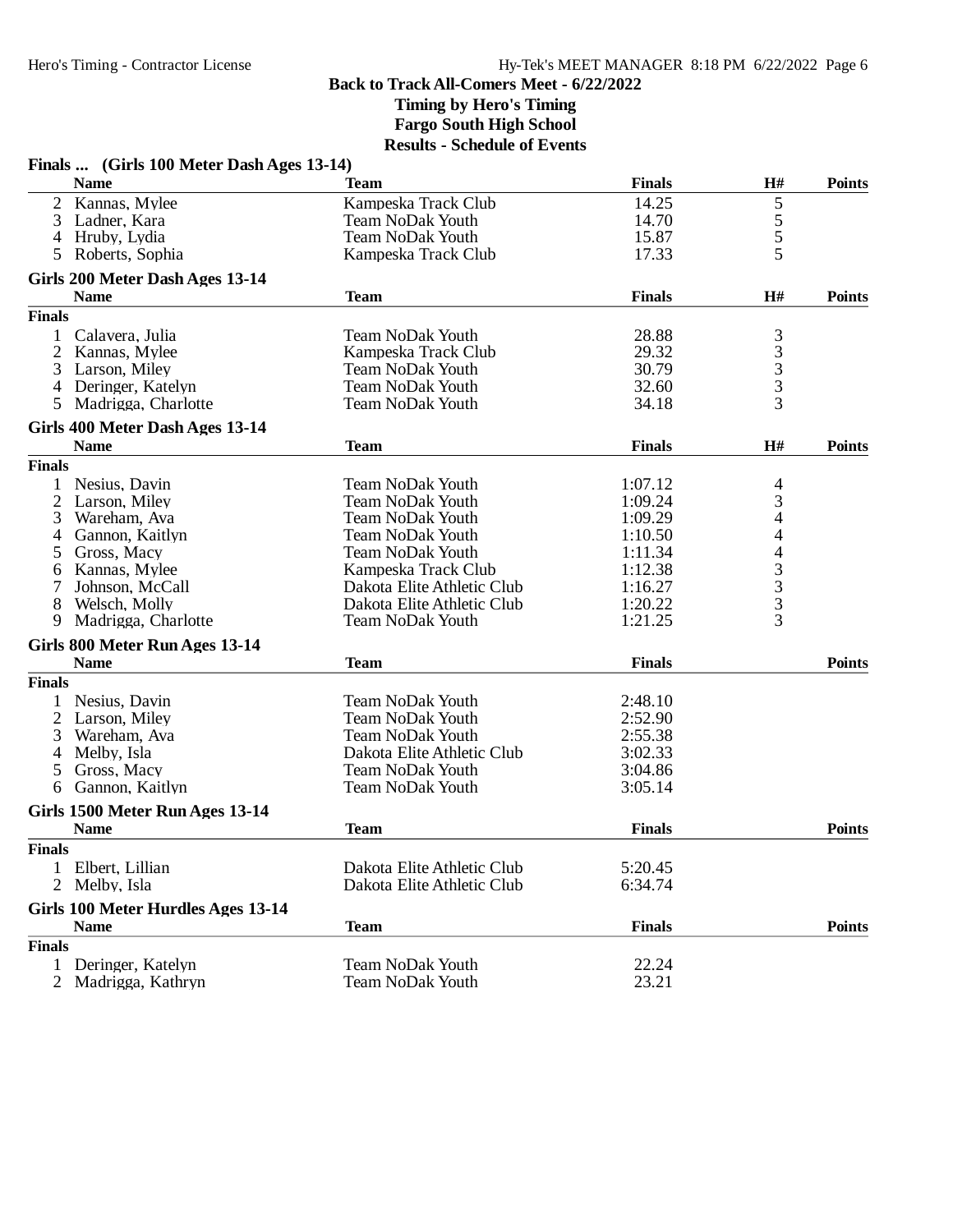| Girls 200 Meter Hurdles Ages 13-14   |                            |               |               |
|--------------------------------------|----------------------------|---------------|---------------|
| <b>Name</b>                          | <b>Team</b>                | <b>Finals</b> | <b>Points</b> |
| <b>Finals</b>                        |                            |               |               |
| 1 Nesius, Davin                      | <b>Team NoDak Youth</b>    | 33.37         |               |
| 2 Madrigga, Kathryn                  | <b>Team NoDak Youth</b>    | 40.17         |               |
| Girls 4x100 Meter Relay Ages 13-14   |                            |               |               |
| <b>Team</b>                          | <b>Relay</b>               | <b>Finals</b> | <b>Points</b> |
| <b>Finals</b>                        |                            |               |               |
| 1 Dakota Elite Athletic Club         | $\mathbf C$                | 1:05.61       |               |
|                                      |                            |               |               |
| Girls High Jump Ages 13-14           | <b>Team</b>                |               | <b>Points</b> |
| <b>Name</b>                          |                            | <b>Finals</b> |               |
| <b>Finals</b>                        |                            |               |               |
| Weisgram, Calleigh                   | Dakota Elite Athletic Club | 4-01.00       |               |
| 2<br>Johnson, McCall                 | Dakota Elite Athletic Club | 4-01.00       |               |
| Welsch, Molly<br>3                   | Dakota Elite Athletic Club | $3-11.00$     |               |
| Sandvik, Olivia<br>4                 | <b>Team NoDak Youth</b>    | $3-11.00$     |               |
| <b>Girls Pole Vault Ages 13-14</b>   |                            |               |               |
| <b>Name</b>                          | <b>Team</b>                | <b>Finals</b> | <b>Points</b> |
| <b>Finals</b>                        |                            |               |               |
| Gannon, Kaitlyn                      | <b>Team NoDak Youth</b>    | 5-06.00       |               |
| Madrigga, Charlotte<br>2             | <b>Team NoDak Youth</b>    | 5-00.00       |               |
| Madrigga, Kathryn<br>$---$           | <b>Team NoDak Youth</b>    | <b>NH</b>     |               |
|                                      |                            |               |               |
| <b>Girls Long Jump Ages 13-14</b>    |                            |               |               |
| <b>Name</b>                          | <b>Team</b>                | <b>Finals</b> | <b>Points</b> |
| <b>Finals</b>                        |                            |               |               |
| Sandvik, Olivia                      | <b>Team NoDak Youth</b>    | 13-11.75      |               |
| 2<br>Ladner, Kara                    | <b>Team NoDak Youth</b>    | 13-08.75      |               |
| Beaton, McKinley<br>3                | <b>Team NoDak Youth</b>    | 12-09.75      |               |
| Gross, Macy<br>4                     | <b>Team NoDak Youth</b>    | 11-09.00      |               |
| Johnson, McCall<br>5                 | Dakota Elite Athletic Club | 11-08.25      |               |
| Weisgram, Calleigh<br>6              | Dakota Elite Athletic Club | 11-04.50      |               |
| Welsch, Molly                        | Dakota Elite Athletic Club | 10-08.50      |               |
| Madrigga, Kathryn<br>8               | <b>Team NoDak Youth</b>    | 10-00.00      |               |
| Madrigga, Charlotte<br>9             | <b>Team NoDak Youth</b>    | $9 - 10.50$   |               |
| Girls Shot Put Ages 13-14            |                            |               |               |
| <b>Name</b>                          | Team                       | <b>Finals</b> | <b>Points</b> |
| <b>Finals</b>                        |                            |               |               |
| Pavlicek, McKenzie<br>$\bf{l}$       | Central Dakota Resilience  | 31-07.00      |               |
| Bergan, Kelly<br>2                   | Kampeska Track Club        | 28-05.00      |               |
| Goddard, Sabina<br>3                 | <b>Team NoDak Youth</b>    | 26-05.00      |               |
| Roberts, Sophia<br>4                 | Kampeska Track Club        | 23-11.00      |               |
| Welsch, Molly<br>5                   | Dakota Elite Athletic Club | 23-02.00      |               |
|                                      |                            |               |               |
| <b>Girls Discus Throw Ages 13-14</b> |                            |               |               |
| <b>Name</b>                          | <b>Team</b>                | <b>Finals</b> | <b>Points</b> |
| <b>Finals</b>                        |                            |               |               |
| 1 Pavlicek, McKenzie                 | Central Dakota Resilience  | 73-05.50      |               |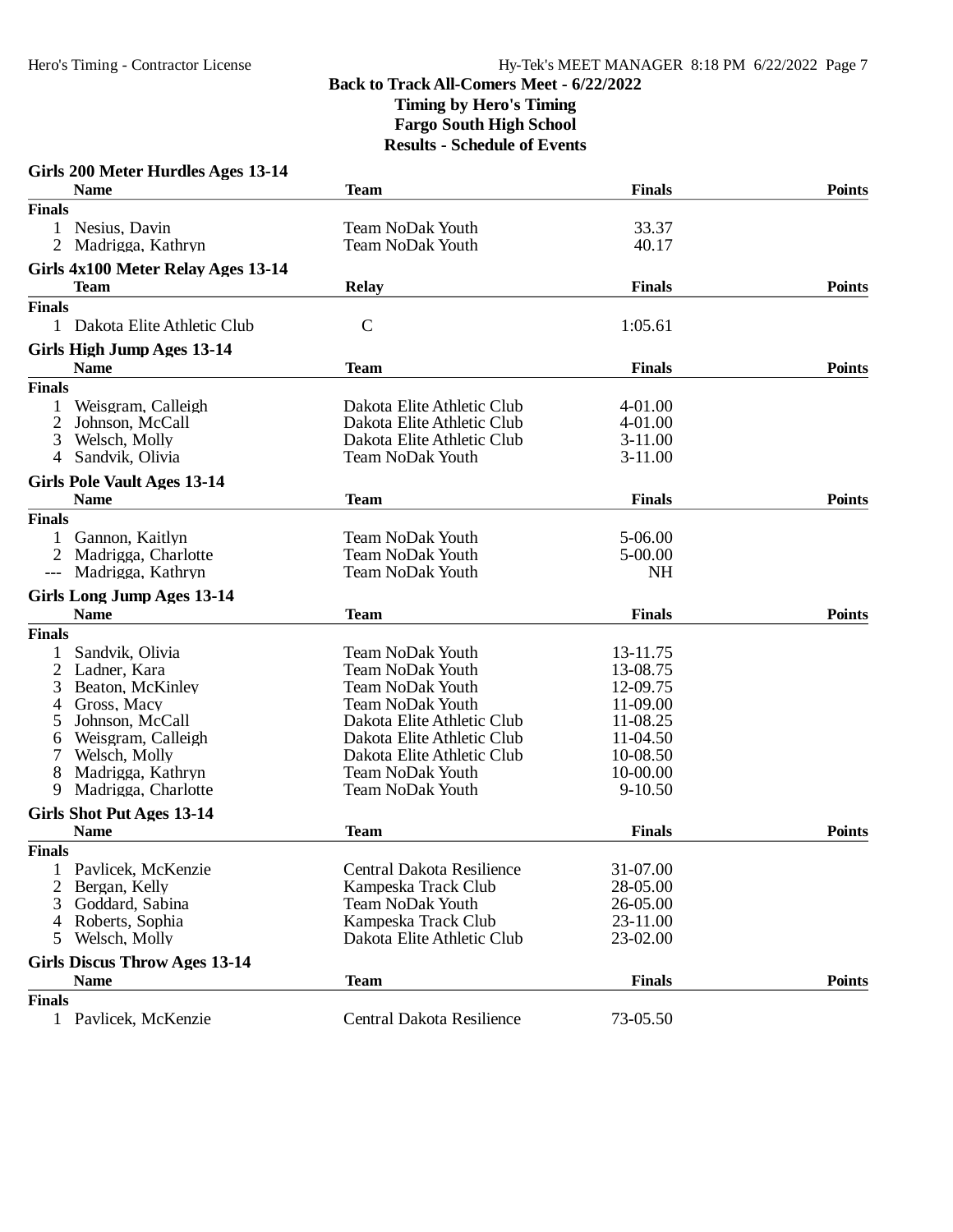| Finals  (Girls Discus Throw Ages 13-14)              |                                                |                   |                |               |
|------------------------------------------------------|------------------------------------------------|-------------------|----------------|---------------|
| <b>Name</b>                                          | <b>Team</b>                                    | <b>Finals</b>     |                | <b>Points</b> |
| Bergan, Kelly<br>$\overline{2}$                      | Kampeska Track Club                            | 61-11.50          |                |               |
| 3<br>Goddard, Sabina<br>4 Roberts, Sophia            | <b>Team NoDak Youth</b><br>Kampeska Track Club | 56-07.50<br>46-07 |                |               |
|                                                      |                                                |                   |                |               |
| <b>Girls Javelin Throw Ages 13-14</b><br><b>Name</b> | <b>Team</b>                                    | <b>Finals</b>     |                | <b>Points</b> |
| <b>Finals</b>                                        |                                                |                   |                |               |
| Goddard, Sabina<br>1                                 | <b>Team NoDak Youth</b>                        | 62-08             |                |               |
| 2<br>Bergan, Kelly                                   | Kampeska Track Club                            | 49-09             |                |               |
| 3 Roberts, Sophia                                    | Kampeska Track Club                            | 36-07             |                |               |
| Girls 100 Meter Dash Ages 15-16                      |                                                |                   |                |               |
| <b>Name</b>                                          | <b>Team</b>                                    | <b>Finals</b>     | H#             | <b>Points</b> |
| <b>Finals</b>                                        |                                                |                   |                |               |
| 1 Lindteigen, Aubrey                                 | Dakota Elite Athletic Club                     | 13.07             | 6              |               |
| 2<br>Kretchman, Onya                                 | <b>Team NoDak Youth</b>                        | 13.56             | 6              |               |
| 3<br>Ofori, Jamelia                                  | <b>Team NoDak Youth</b>                        | 16.14             | 6              |               |
| Girls 200 Meter Dash Ages 15-16                      |                                                |                   |                |               |
| <b>Name</b>                                          | <b>Team</b>                                    | <b>Finals</b>     | H#             | <b>Points</b> |
| <b>Finals</b>                                        |                                                |                   |                |               |
| 1 Lindteigen, Aubrey                                 | Dakota Elite Athletic Club                     | 28.71             | 4              |               |
| 2 Voss, Elizabeth                                    | Unattached                                     | 32.25             | 4              |               |
| Girls 400 Meter Dash Ages 15-16                      |                                                |                   |                |               |
| <b>Name</b>                                          | <b>Team</b>                                    | <b>Finals</b>     | H#             | <b>Points</b> |
| <b>Finals</b>                                        |                                                |                   |                |               |
| Brachman, Kayla<br>$\mathbf{1}$                      | <b>Team NoDak Youth</b>                        | 1:09.00           | 4              |               |
| 2 Madrigga, Tia                                      | <b>Team NoDak Youth</b>                        | 1:09.43           | 4              |               |
| Girls 1500 Meter Run Ages 15-16                      |                                                |                   |                |               |
| <b>Name</b>                                          | <b>Team</b>                                    | <b>Finals</b>     |                | <b>Points</b> |
| <b>Finals</b>                                        |                                                |                   |                |               |
| 1 Dean, Kami                                         | <b>Team NoDak Youth</b>                        | 5:47.46           |                |               |
| Girls 100 Meter Hurdles Ages 15-16                   |                                                |                   |                |               |
| <b>Name</b>                                          | <b>Team</b>                                    | <b>Finals</b>     | H#             | <b>Points</b> |
| <b>Finals</b>                                        |                                                |                   |                |               |
| James, Axumite                                       | Dakota Elite Athletic Club                     | 17.70             | $\overline{2}$ |               |
| Girls 400 Meter Hurdles Ages 15-16                   |                                                |                   |                |               |
| <b>Name</b>                                          | <b>Team</b>                                    | <b>Finals</b>     |                | <b>Points</b> |
| <b>Finals</b>                                        |                                                |                   |                |               |
| 1 Madrigga, Tia                                      | <b>Team NoDak Youth</b>                        | 1:19.21           |                |               |
| Girls High Jump Ages 15-16                           |                                                |                   |                |               |
| <b>Name</b>                                          | <b>Team</b>                                    | <b>Finals</b>     |                | <b>Points</b> |
| <b>Finals</b>                                        |                                                |                   |                |               |
| James, Axumite<br>1                                  | Dakota Elite Athletic Club                     | $4 - 11.00$       |                |               |
| Butenhoff, Margaux<br>2                              | Dakota Elite Athletic Club                     | 4-03.00           |                |               |
| Ofori, Jamelia<br>3                                  | <b>Team NoDak Youth</b>                        | 3-09.00           |                |               |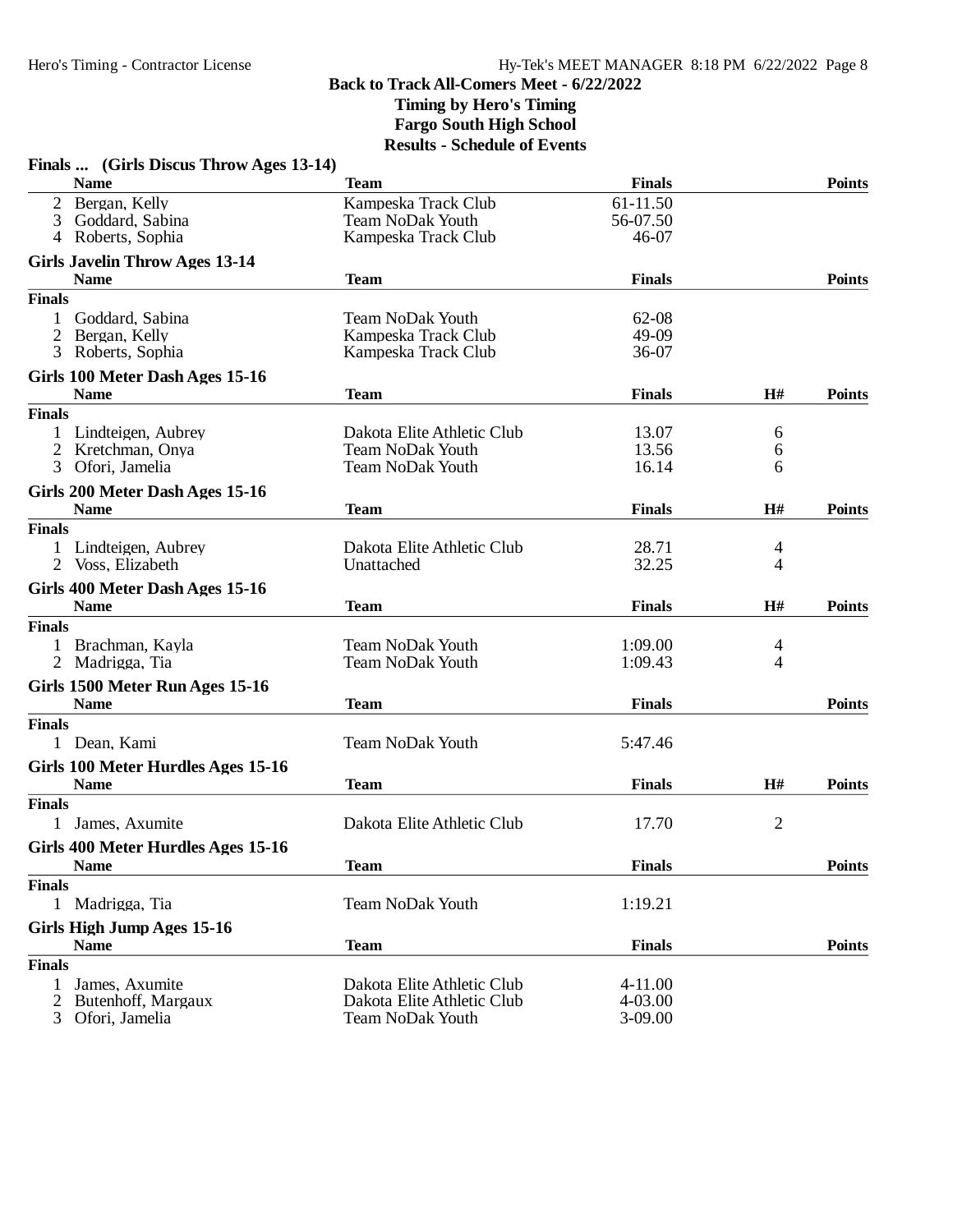| <b>Girls Pole Vault Ages 15-16</b>                |                                                    |                |                |               |
|---------------------------------------------------|----------------------------------------------------|----------------|----------------|---------------|
| <b>Name</b>                                       | <b>Team</b>                                        | <b>Finals</b>  |                | <b>Points</b> |
| <b>Finals</b>                                     |                                                    |                |                |               |
| 1 Madrigga, Tia                                   | <b>Team NoDak Youth</b>                            | 7-06.00        |                |               |
| 2 Ofori, Jamelia                                  | <b>Team NoDak Youth</b>                            | 5-00.00        |                |               |
| Girls Long Jump Ages 15-16                        |                                                    |                |                |               |
| <b>Name</b>                                       | <b>Team</b>                                        | <b>Finals</b>  |                | <b>Points</b> |
| <b>Finals</b>                                     |                                                    |                |                |               |
| 1 Butenhoff, Margaux                              | Dakota Elite Athletic Club                         | 13-07.00       |                |               |
| <b>Girls Triple Jump Ages 15-16</b>               |                                                    |                |                |               |
| <b>Name</b>                                       | <b>Team</b>                                        | <b>Finals</b>  |                | <b>Points</b> |
| <b>Finals</b>                                     |                                                    |                |                |               |
| James, Axumite                                    | Dakota Elite Athletic Club                         | 34-03.50       |                |               |
| Madrigga, Tia<br>2                                | <b>Team NoDak Youth</b>                            | 30-04.75       |                |               |
| Girls Shot Put Ages 15-16                         |                                                    |                |                |               |
| <b>Name</b>                                       | <b>Team</b>                                        | <b>Finals</b>  |                | <b>Points</b> |
| <b>Finals</b>                                     |                                                    |                |                |               |
| Madson, Jayde                                     | Central Dakota Resilience                          | 30-00.00       |                |               |
| $\overline{2}$<br>Osier, Carrie                   | Team NoDak Youth                                   | 29-09.00       |                |               |
| Voss, Elizabeth<br>3                              | Unattached                                         | 26-07.00       |                |               |
| <b>Girls Discus Throw Ages 15-16</b>              |                                                    |                |                |               |
| <b>Name</b>                                       | <b>Team</b>                                        | <b>Finals</b>  |                | <b>Points</b> |
| <b>Finals</b>                                     |                                                    |                |                |               |
| Madson, Jayde                                     | Central Dakota Resilience                          | 99-05          |                |               |
| 2<br>Voss, Elizabeth                              | Unattached                                         | 90-01.50       |                |               |
| 3<br>Osier, Carrie                                | <b>Team NoDak Youth</b>                            | 85-01          |                |               |
| <b>Girls Javelin Throw Ages 15-16</b>             |                                                    |                |                |               |
| <b>Name</b>                                       | <b>Team</b>                                        | <b>Finals</b>  |                | <b>Points</b> |
| <b>Finals</b>                                     |                                                    |                |                |               |
| 1 Osier, Carrie                                   | <b>Team NoDak Youth</b>                            | 81-00          |                |               |
|                                                   |                                                    |                |                |               |
| Girls 100 Meter Dash Ages 17-18                   |                                                    |                |                |               |
| <b>Name</b>                                       | <b>Team</b>                                        | <b>Finals</b>  | H#             | <b>Points</b> |
| <b>Finals</b>                                     |                                                    |                |                |               |
| Salou, Alimath<br>$\mathbf{1}$<br>Narmah, Vanessa | <b>Team NoDak Youth</b><br><b>Team NoDak Youth</b> | 12.98<br>13.44 | 6              |               |
| 2<br>3<br>Nesius, Michaela                        | <b>Team NoDak Youth</b>                            | 13.79          | 6<br>6         |               |
| 4 Collins, Ella                                   | Team NoDak Youth                                   | 14.24          | 6              |               |
|                                                   |                                                    |                |                |               |
| Girls 200 Meter Dash Ages 17-18<br><b>Name</b>    | <b>Team</b>                                        | <b>Finals</b>  | $\mathbf{H}$ # | <b>Points</b> |
| <b>Finals</b>                                     |                                                    |                |                |               |
| Salou, Alimath<br>$\mathbf{1}$                    | <b>Team NoDak Youth</b>                            | 27.35          |                |               |
| Nesius, Michaela<br>2                             | <b>Team NoDak Youth</b>                            | 27.59          | 4<br>4         |               |
| 3<br>Collins, Ella                                | <b>Team NoDak Youth</b>                            | 31.16          | 4              |               |
|                                                   |                                                    |                |                |               |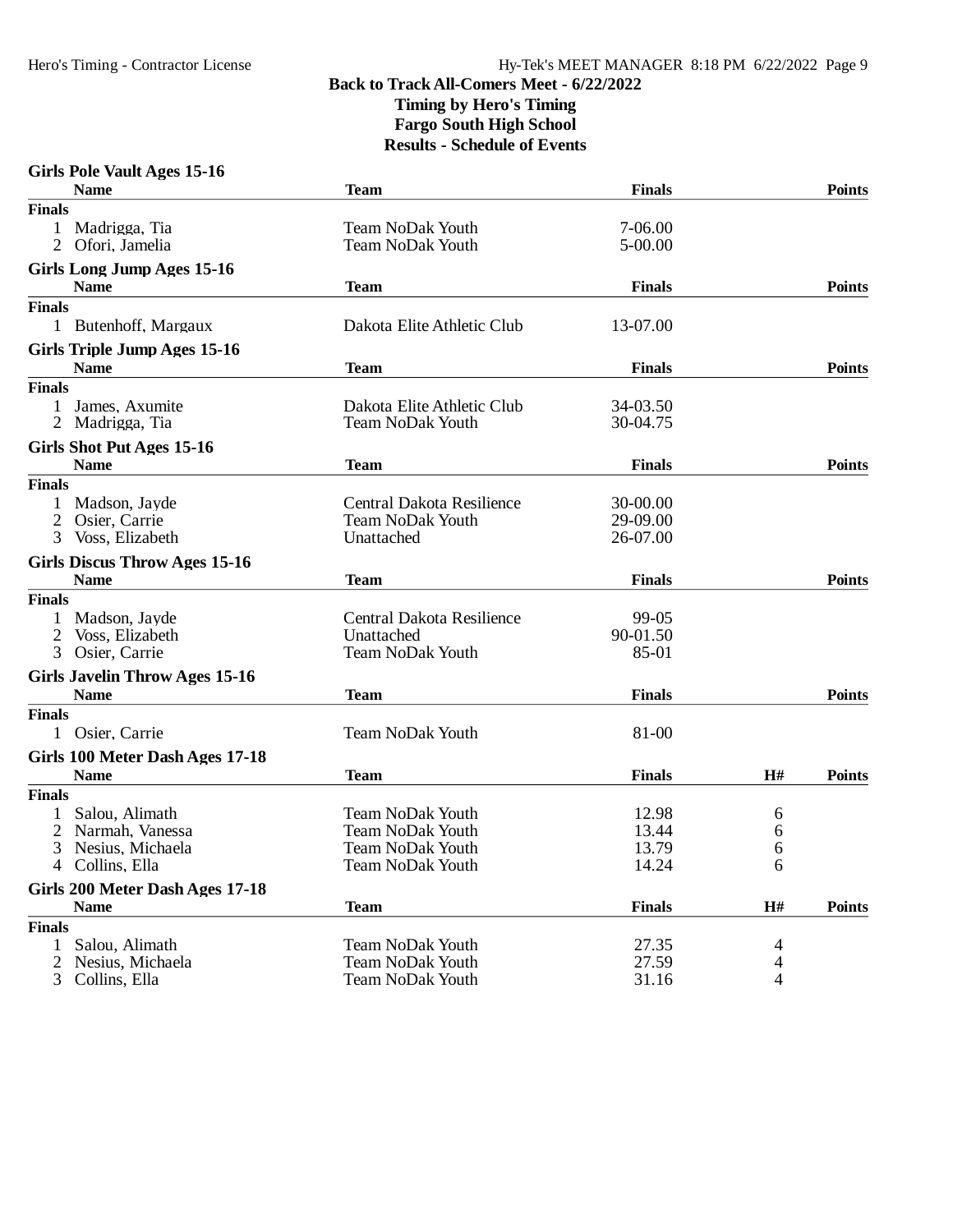#### **Girls 100 Meter Hurdles Ages 17-18**

|                | <b>Name</b>                                          | <b>Team</b>                | <b>Finals</b> | H#                                         | <b>Points</b> |
|----------------|------------------------------------------------------|----------------------------|---------------|--------------------------------------------|---------------|
| <b>Finals</b>  |                                                      |                            |               |                                            |               |
|                | Deebom, Bariborve                                    | Team NoDak Youth           | 14.98         |                                            |               |
|                | Deringer, Camille                                    | Team NoDak Youth           | 19.26         | $\begin{array}{c} 2 \\ 2 \\ 2 \end{array}$ |               |
| 3              | Roberts, Kyrie                                       | Kampeska Track Club        | 19.37         |                                            |               |
| 4              | Narmah, Vanessa                                      | <b>Team NoDak Youth</b>    | 19.84         |                                            |               |
|                | Girls 400 Meter Hurdles Ages 17-18                   |                            |               |                                            |               |
|                | <b>Name</b>                                          | <b>Team</b>                | <b>Finals</b> |                                            | <b>Points</b> |
| <b>Finals</b>  |                                                      |                            |               |                                            |               |
|                | 1 Nesius, Michaela                                   | <b>Team NoDak Youth</b>    | 1:16.44       |                                            |               |
|                | 2 Roberts, Kyrie                                     | Kampeska Track Club        | 1:19.11       |                                            |               |
|                | Girls 4x100 Meter Relay Ages 17-18                   |                            |               |                                            |               |
|                | <b>Team</b>                                          | <b>Relay</b>               | <b>Finals</b> |                                            | <b>Points</b> |
| <b>Finals</b>  |                                                      |                            |               |                                            |               |
|                | <b>Team NoDak Youth</b>                              | A                          | 51.25         |                                            |               |
|                | Girls High Jump Ages 17-18                           |                            |               |                                            |               |
|                | <b>Name</b>                                          | <b>Team</b>                | <b>Finals</b> |                                            | <b>Points</b> |
| <b>Finals</b>  |                                                      |                            |               |                                            |               |
| 1              | Bladow, Kilee                                        | <b>Team NoDak Youth</b>    | 4-09.00       |                                            |               |
|                | 2 Roberts, Kyrie                                     | Kampeska Track Club        | $4 - 05.00$   |                                            |               |
|                | <b>Girls Pole Vault Ages 17-18</b>                   |                            |               |                                            |               |
|                | <b>Name</b>                                          | <b>Team</b>                | <b>Finals</b> |                                            | <b>Points</b> |
| <b>Finals</b>  |                                                      |                            |               |                                            |               |
| $\mathbf{1}$   | Snyder, Isabelle                                     | Dakota Elite Athletic Club | 8-06.00       |                                            |               |
|                | <b>Girls Triple Jump Ages 17-18</b>                  |                            |               |                                            |               |
|                | <b>Name</b>                                          | <b>Team</b>                | <b>Finals</b> |                                            | <b>Points</b> |
| <b>Finals</b>  |                                                      |                            |               |                                            |               |
|                | Olderbak, Alexis                                     | <b>Team NoDak Youth</b>    | 33-05.75      |                                            |               |
|                | 2 Robertson, Ava                                     | <b>Team NoDak Youth</b>    | 30-01.75      |                                            |               |
|                | <b>Girls Shot Put Ages 17-18</b>                     |                            |               |                                            |               |
|                | <b>Name</b>                                          | <b>Team</b>                | <b>Finals</b> |                                            | <b>Points</b> |
| <b>Finals</b>  |                                                      |                            |               |                                            |               |
|                | Osier, Emma                                          | <b>Team NoDak Youth</b>    | 36-06.00      |                                            |               |
|                | <b>Girls Discus Throw Ages 17-18</b>                 |                            |               |                                            |               |
|                | <b>Name</b>                                          | <b>Team</b>                | <b>Finals</b> |                                            | <b>Points</b> |
| <b>Finals</b>  |                                                      |                            |               |                                            |               |
|                | 1 Osier, Emma                                        | <b>Team NoDak Youth</b>    | 98-07         |                                            |               |
|                | 2 Eisenbeis, Aimee                                   | Unattached                 | 90-02         |                                            |               |
|                |                                                      |                            |               |                                            |               |
|                | <b>Girls Javelin Throw Ages 17-18</b><br><b>Name</b> |                            | <b>Finals</b> |                                            | <b>Points</b> |
|                |                                                      | <b>Team</b>                |               |                                            |               |
| <b>Finals</b>  |                                                      | <b>Team NoDak Youth</b>    |               |                                            |               |
|                | Deringer, Camille                                    |                            | 89-08         |                                            |               |
| $\overline{2}$ | Roberts, Kyrie                                       | Kampeska Track Club        | 50-09         |                                            |               |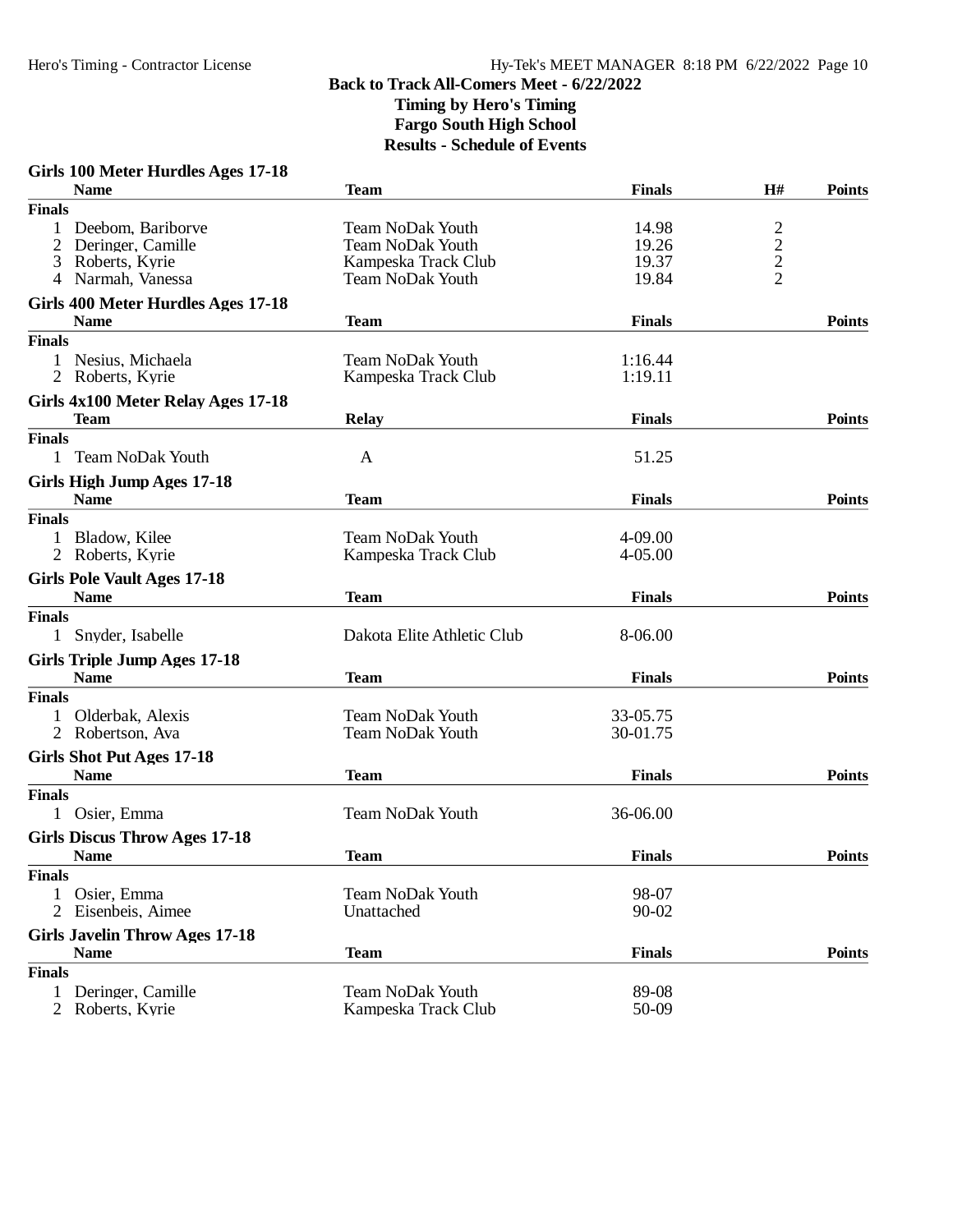## **Back to Track All-Comers Meet - 6/22/2022 Timing by Hero's Timing**

**Fargo South High School**

|               | <b>Boys Pole Vault</b>                                     |                                |               |                |               |
|---------------|------------------------------------------------------------|--------------------------------|---------------|----------------|---------------|
|               | <b>Name</b>                                                | <b>Team</b>                    | <b>Finals</b> |                | <b>Points</b> |
| <b>Finals</b> |                                                            |                                |               |                |               |
|               | 1 Koppy, Alex                                              | Dakota Elite Athletic Club     | 13-00.00      |                |               |
|               | <b>Boys Long Jump</b>                                      |                                |               |                |               |
|               | <b>Name</b>                                                | <b>Team</b>                    | <b>Finals</b> |                | <b>Points</b> |
| <b>Finals</b> |                                                            |                                |               |                |               |
|               | 1 Lugert Heinen, james                                     | Dakota Elite Athletic Club     | 21-08.00      |                |               |
|               | <b>Boys Triple Jump</b><br><b>Name</b>                     | <b>Team</b>                    | <b>Finals</b> |                | <b>Points</b> |
| <b>Finals</b> |                                                            |                                |               |                |               |
|               | 1 Deebom, Koate                                            | Unattached                     | 44-10.50      |                |               |
|               | Lugert Heinen, james                                       | Dakota Elite Athletic Club     | 40-11.75      |                |               |
|               | <b>Boys Shot Put</b>                                       |                                |               |                |               |
|               | <b>Name</b>                                                | <b>Team</b>                    | <b>Finals</b> |                | <b>Points</b> |
| <b>Finals</b> |                                                            |                                |               |                |               |
|               | Corr, Samuel                                               | Dakota Elite Athletic Club     | 26-04.00      |                |               |
|               | <b>Boys 100 Meter Dash Ages 8 and Under</b>                |                                |               |                |               |
|               | <b>Name</b>                                                | <b>Team</b>                    | <b>Finals</b> | H#             | <b>Points</b> |
| <b>Finals</b> |                                                            |                                |               |                |               |
|               | Riedinger, Cullen                                          | <b>Team NoDak Youth</b>        | 19.31         | 1              |               |
| 2             | Davis, Jude                                                | Unattached                     | 19.72         | $\mathbf{1}$   |               |
| 3             | Larson, Camden                                             | <b>Team NoDak Youth</b>        | 20.42         | $\overline{c}$ |               |
|               | Huot, Theo                                                 | <b>Team NoDak Youth</b>        | 20.59         | $\overline{c}$ |               |
|               | Sobocinski, Sebastian                                      | Team NoDak Youth               | 20.96         | 1              |               |
| 6             | Hunt, Jr, Philip                                           | Dakota Elite Athletic Club     | 21.92         |                |               |
|               | Wirth, Logan                                               | <b>Team NoDak Youth</b>        | 22.02         |                |               |
| 8             | Roeder, Esley                                              | <b>Team NoDak Youth</b>        | 23.18         | 1              |               |
| 9             | Piela, Julien                                              | Dakota Elite Athletic Club     | 23.34         | $\overline{c}$ |               |
| 10            | Lund, Cameran                                              | Dakota Elite Athletic Club     | 24.10         | $\mathbf{1}$   |               |
| 11            | Bockarie, Steven                                           | Dakota Elite Athletic Club     | 28.88         | 1              |               |
|               |                                                            |                                |               |                |               |
|               | <b>Boys 200 Meter Dash Ages 8 and Under</b><br><b>Name</b> | <b>Team</b>                    | <b>Finals</b> |                | <b>Points</b> |
| <b>Finals</b> |                                                            |                                |               |                |               |
|               | Larson, Camden                                             | <b>Team NoDak Youth</b>        | 42.79         |                |               |
|               | Davis, Jude                                                |                                | 43.06         |                |               |
| 2<br>3        | Huot, Theo                                                 | Unattached<br>Team NoDak Youth | 43.70         |                |               |
|               | 4 Hunt, Jr, Philip                                         | Dakota Elite Athletic Club     | 43.73         |                |               |
| 5             | Wirth, Logan                                               | <b>Team NoDak Youth</b>        | 45.85         |                |               |
|               |                                                            |                                |               |                |               |
|               | <b>Boys 400 Meter Dash Ages 8 and Under</b>                |                                |               |                |               |
|               | <b>Name</b>                                                | <b>Team</b>                    | <b>Finals</b> |                | <b>Points</b> |
| <b>Finals</b> |                                                            |                                |               |                |               |
|               | Merihy, Gage                                               | Dakota Elite Athletic Club     | 1:34.83       |                |               |
| 2             | Riedinger, Cullen                                          | <b>Team NoDak Youth</b>        | 1:41.65       |                |               |
| 3             | Huot, Theo                                                 | <b>Team NoDak Youth</b>        | 1:44.90       |                |               |
|               | 4 Piela, Julien                                            | Dakota Elite Athletic Club     | 1:53.89       |                |               |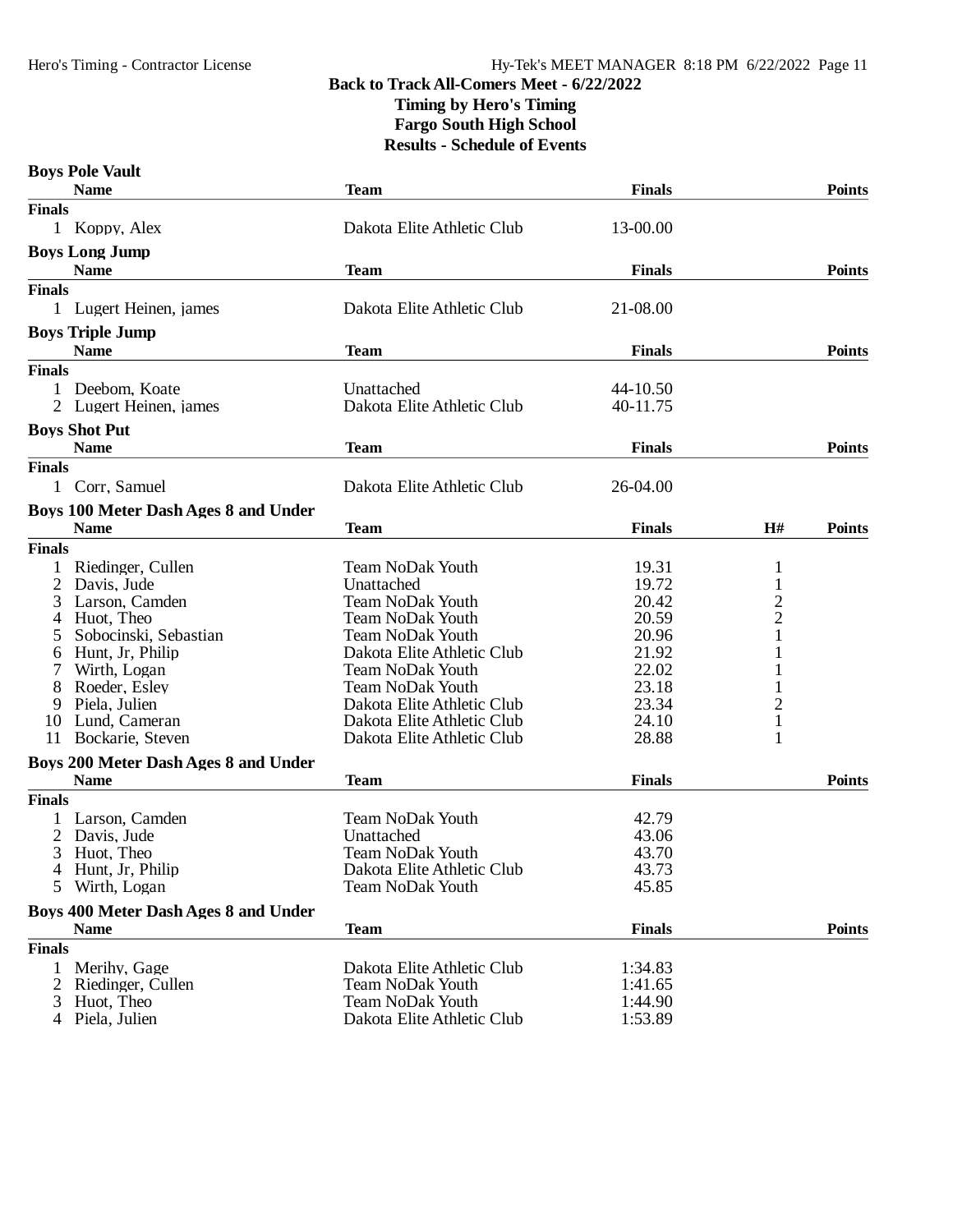**Timing by Hero's Timing**

**Fargo South High School**

|                | Finals  (Boys 400 Meter Dash Ages 8 and Under)      |                            |               |                                                   |               |
|----------------|-----------------------------------------------------|----------------------------|---------------|---------------------------------------------------|---------------|
|                | <b>Name</b>                                         | <b>Team</b>                | <b>Finals</b> |                                                   | <b>Points</b> |
|                | 5 Davis, Jude                                       | Unattached                 | 2:02.29       |                                                   |               |
|                | <b>Boys 800 Meter Run Ages 8 and Under</b>          |                            |               |                                                   |               |
|                | <b>Name</b>                                         | <b>Team</b>                | <b>Finals</b> |                                                   | <b>Points</b> |
| <b>Finals</b>  |                                                     |                            |               |                                                   |               |
|                | 1 Merihy, Gage                                      | Dakota Elite Athletic Club | 3:39.76       |                                                   |               |
|                | Boys 4x100 Meter Relay Ages 8 and Under             |                            |               |                                                   |               |
|                | Team                                                | <b>Relay</b>               | <b>Finals</b> |                                                   | <b>Points</b> |
| <b>Finals</b>  |                                                     |                            |               |                                                   |               |
| 1              | Dakota Elite Athletic Club                          | A                          | 1:22.35       |                                                   |               |
|                | <b>Boys Long Jump Ages 8 and Under</b>              |                            |               |                                                   |               |
|                | <b>Name</b>                                         | <b>Team</b>                | <b>Finals</b> |                                                   | <b>Points</b> |
| <b>Finals</b>  |                                                     |                            |               |                                                   |               |
| 1              | Merihy, Gage                                        | Dakota Elite Athletic Club | 9-08.50       |                                                   |               |
| $\overline{2}$ | Huot, Theo                                          | <b>Team NoDak Youth</b>    | 7-08.75       |                                                   |               |
| 3              | Riedinger, Cullen                                   | <b>Team NoDak Youth</b>    | 7-07.25       |                                                   |               |
| 4              | Sobocinski, Sebastian                               | <b>Team NoDak Youth</b>    | 5-09.50       |                                                   |               |
| 5              | Lund, Cameran                                       | Dakota Elite Athletic Club | 5-08.50       |                                                   |               |
| 6              | Roeder, Esley                                       | <b>Team NoDak Youth</b>    | 5-05.50       |                                                   |               |
| 7              | Davis, Jude                                         | Unattached                 | 4-06.00       |                                                   |               |
| 8              | Hunt, Jr, Philip                                    | Dakota Elite Athletic Club | $3-02.50$     |                                                   |               |
| 9              | Olson, Ryker                                        | Dakota Elite Athletic Club | $3-02.25$     |                                                   |               |
|                | <b>Boys Shot Put Ages 8 and Under</b>               |                            |               |                                                   |               |
|                | <b>Name</b>                                         | <b>Team</b>                | <b>Finals</b> |                                                   | <b>Points</b> |
| <b>Finals</b>  |                                                     |                            |               |                                                   |               |
|                | Riedinger, Cullen                                   | <b>Team NoDak Youth</b>    | 12-09.00      |                                                   |               |
| 2              | Roeder, Esley                                       | <b>Team NoDak Youth</b>    | 8-07.00       |                                                   |               |
| 3              | Sobocinski, Sebastian                               | <b>Team NoDak Youth</b>    | 7-03.00       |                                                   |               |
| 4              | Olson, Ryker                                        | Dakota Elite Athletic Club | 3-07.00       |                                                   |               |
|                | <b>Boys Javelin Throw Ages 8 and Under</b>          |                            |               |                                                   |               |
|                | <b>Name</b>                                         | <b>Team</b>                | <b>Finals</b> |                                                   | <b>Points</b> |
| <b>Finals</b>  |                                                     |                            |               |                                                   |               |
|                | Larson, Camden                                      | <b>Team NoDak Youth</b>    | 24-06         |                                                   |               |
| 2              | Wirth, Logan                                        | <b>Team NoDak Youth</b>    | $22 - 00$     |                                                   |               |
| 3              | Roeder, Esley                                       | <b>Team NoDak Youth</b>    | 17-02         |                                                   |               |
| 4              | Sobocinski, Sebastian                               | <b>Team NoDak Youth</b>    | 15-09         |                                                   |               |
|                |                                                     |                            |               |                                                   |               |
|                | <b>Boys 100 Meter Dash Ages 9-10</b><br><b>Name</b> | <b>Team</b>                | <b>Finals</b> | H#                                                | <b>Points</b> |
| <b>Finals</b>  |                                                     |                            |               |                                                   |               |
| 1              | Roeder, Aksel                                       | <b>Team NoDak Youth</b>    | 14.93         |                                                   |               |
| 2              | Meyer, Lawson                                       | Dakota Elite Athletic Club | 15.67         | 4                                                 |               |
| 3              | Omulando, Kwame                                     | <b>Team NoDak Youth</b>    | 15.74         |                                                   |               |
|                | Larson, Peyton                                      | <b>Team NoDak Youth</b>    | 16.05         | $\begin{array}{c}\n3 \\ 3 \\ 3 \\ 3\n\end{array}$ |               |
| 4              |                                                     |                            |               |                                                   |               |
| 5              | Dombeck, Aiden                                      | Dakota Elite Athletic Club | 16.90         |                                                   |               |
| 6              | Timmerman, Ethan                                    | <b>Team NoDak Youth</b>    | 18.22         |                                                   |               |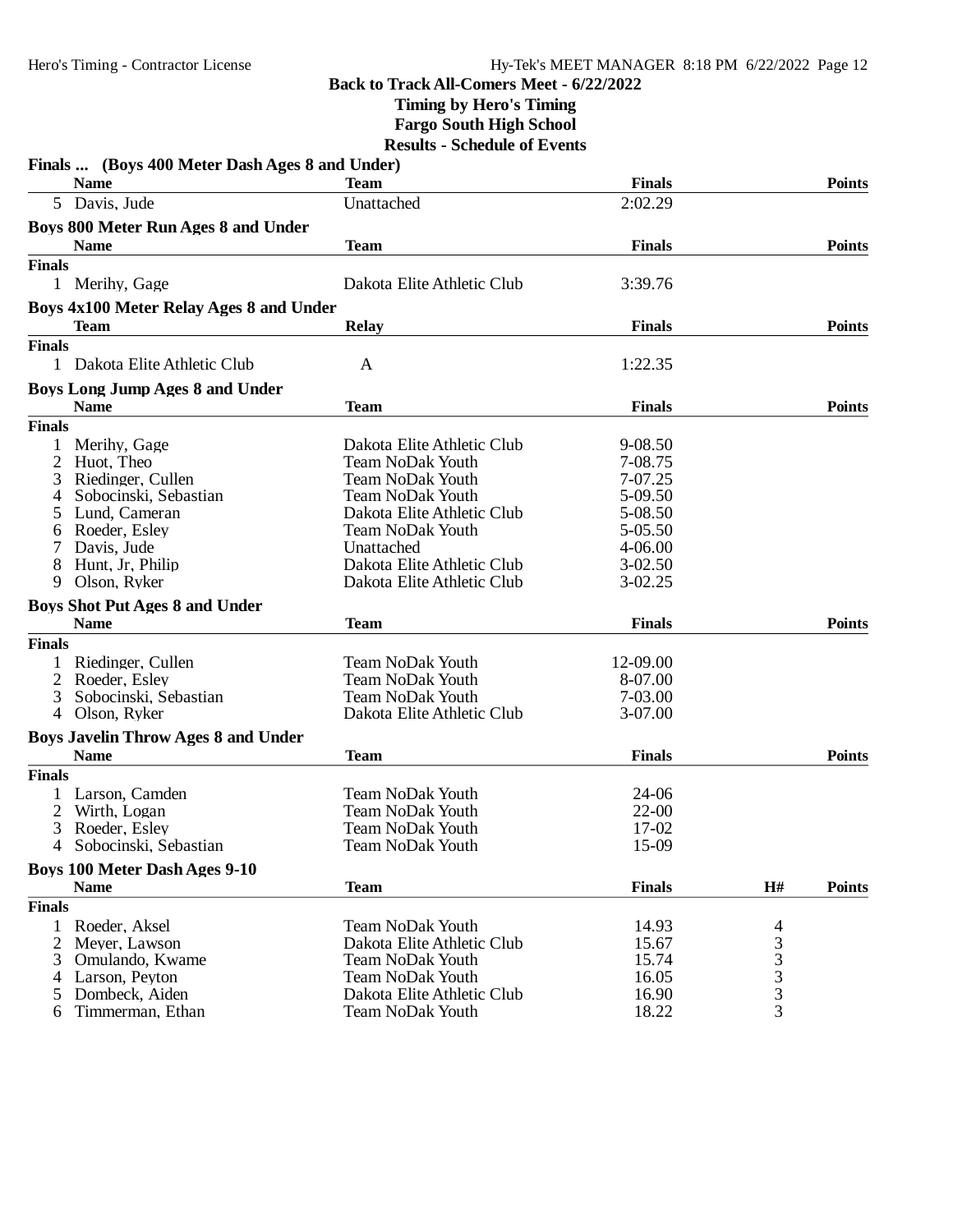**Timing by Hero's Timing**

**Fargo South High School**

|                | Finals  (Boys 100 Meter Dash Ages 9-10) |                            |               |                                                 |               |
|----------------|-----------------------------------------|----------------------------|---------------|-------------------------------------------------|---------------|
|                | <b>Name</b>                             | Team                       | <b>Finals</b> | H#                                              | <b>Points</b> |
|                | Stach, Liam                             | Dakota Elite Athletic Club | 18.85         | 3                                               |               |
| 8              | Jordahl, Jeremiah                       | Dakota Elite Athletic Club | 18.87         | 3                                               |               |
| 9              | Bergan, Carter                          | Kampeska Track Club        | 21.20         | 3                                               |               |
|                | <b>Boys 200 Meter Dash Ages 9-10</b>    |                            |               |                                                 |               |
|                | <b>Name</b>                             | <b>Team</b>                | <b>Finals</b> | H#                                              | <b>Points</b> |
| <b>Finals</b>  |                                         |                            |               |                                                 |               |
| $\mathbf{1}$   | Roeder, Aksel                           | <b>Team NoDak Youth</b>    | 32.02         |                                                 |               |
| 2              | Meyer, Lawson                           | Dakota Elite Athletic Club | 32.76         |                                                 |               |
| 3              | Larson, Peyton                          | <b>Team NoDak Youth</b>    | 34.59         | $\frac{2}{2}$<br>$\frac{2}{2}$<br>$\frac{2}{2}$ |               |
| 4              | Dombeck, Aiden                          | Dakota Elite Athletic Club | 34.74         |                                                 |               |
| 5              | Huot, Nixon                             | <b>Team NoDak Youth</b>    | 35.63         |                                                 |               |
| 6              |                                         | <b>Team NoDak Youth</b>    | 38.11         |                                                 |               |
|                | Omulando, Kwame                         |                            |               |                                                 |               |
| 7              | Stach, Liam                             | Dakota Elite Athletic Club | 46.68         |                                                 |               |
|                | <b>Boys 400 Meter Dash Ages 9-10</b>    |                            |               |                                                 |               |
|                | <b>Name</b>                             | <b>Team</b>                | <b>Finals</b> | H#                                              | <b>Points</b> |
| <b>Finals</b>  |                                         |                            |               |                                                 |               |
|                | Karn, Kingston                          | Dakota Elite Athletic Club | 1:18.83       |                                                 |               |
| 2              | Huot, Nixon                             | <b>Team NoDak Youth</b>    | 1:19.31       |                                                 |               |
| 3              | Dombeck, Aiden                          | Dakota Elite Athletic Club | 1:23.07       | $\begin{array}{c} 2 \\ 2 \\ 1 \end{array}$      |               |
| 4              | Davis, Aiden                            | Unattached                 | 1:23.19       |                                                 |               |
| 5              | Larson, Peyton                          | <b>Team NoDak Youth</b>    | 1:23.80       |                                                 |               |
| 6              | Gilles, Sawyer                          | Dakota Elite Athletic Club | 1:27.45       |                                                 |               |
| 7              | Wirth, Camden                           | <b>Team NoDak Youth</b>    | 1:33.63       | $\begin{array}{c} 2 \\ 2 \\ 2 \end{array}$      |               |
|                | <b>Boys 800 Meter Run Ages 9-10</b>     |                            |               |                                                 |               |
|                | <b>Name</b>                             | <b>Team</b>                | <b>Finals</b> |                                                 | <b>Points</b> |
| <b>Finals</b>  |                                         |                            |               |                                                 |               |
|                | 1 Mack, Macade                          | <b>Team NoDak Youth</b>    | 3:05.55       |                                                 |               |
| $\overline{2}$ |                                         | Unattached                 | 3:21.03       |                                                 |               |
|                | Davis, Aiden                            |                            |               |                                                 |               |
| 3              | Gilles, Sawyer                          | Dakota Elite Athletic Club | 3:21.24       |                                                 |               |
|                | Boys 1500 Meter Run Ages 9-10           |                            |               |                                                 |               |
|                | <b>Name</b>                             | <b>Team</b>                | <b>Finals</b> |                                                 | <b>Points</b> |
| <b>Finals</b>  |                                         |                            |               |                                                 |               |
|                | 1 Mack, Macade                          | <b>Team NoDak Youth</b>    | 6:38.91       |                                                 |               |
|                | <b>Boys 4x100 Meter Relay Ages 9-10</b> |                            |               |                                                 |               |
|                | <b>Team</b>                             | <b>Relay</b>               | <b>Finals</b> |                                                 | <b>Points</b> |
| <b>Finals</b>  |                                         |                            |               |                                                 |               |
| 1              | <b>Team NoDak Youth</b>                 | A                          | 1:06.77       |                                                 |               |
|                | <b>Boys High Jump Ages 9-10</b>         |                            |               |                                                 |               |
|                | <b>Name</b>                             | <b>Team</b>                | <b>Finals</b> |                                                 | <b>Points</b> |
| <b>Finals</b>  |                                         |                            |               |                                                 |               |
| 1              | Karn, Kingston                          | Dakota Elite Athletic Club | 5-08.00       |                                                 |               |
| 2              | Timmerman, Ethan                        | <b>Team NoDak Youth</b>    | $3-10.00$     |                                                 |               |
|                |                                         |                            |               |                                                 |               |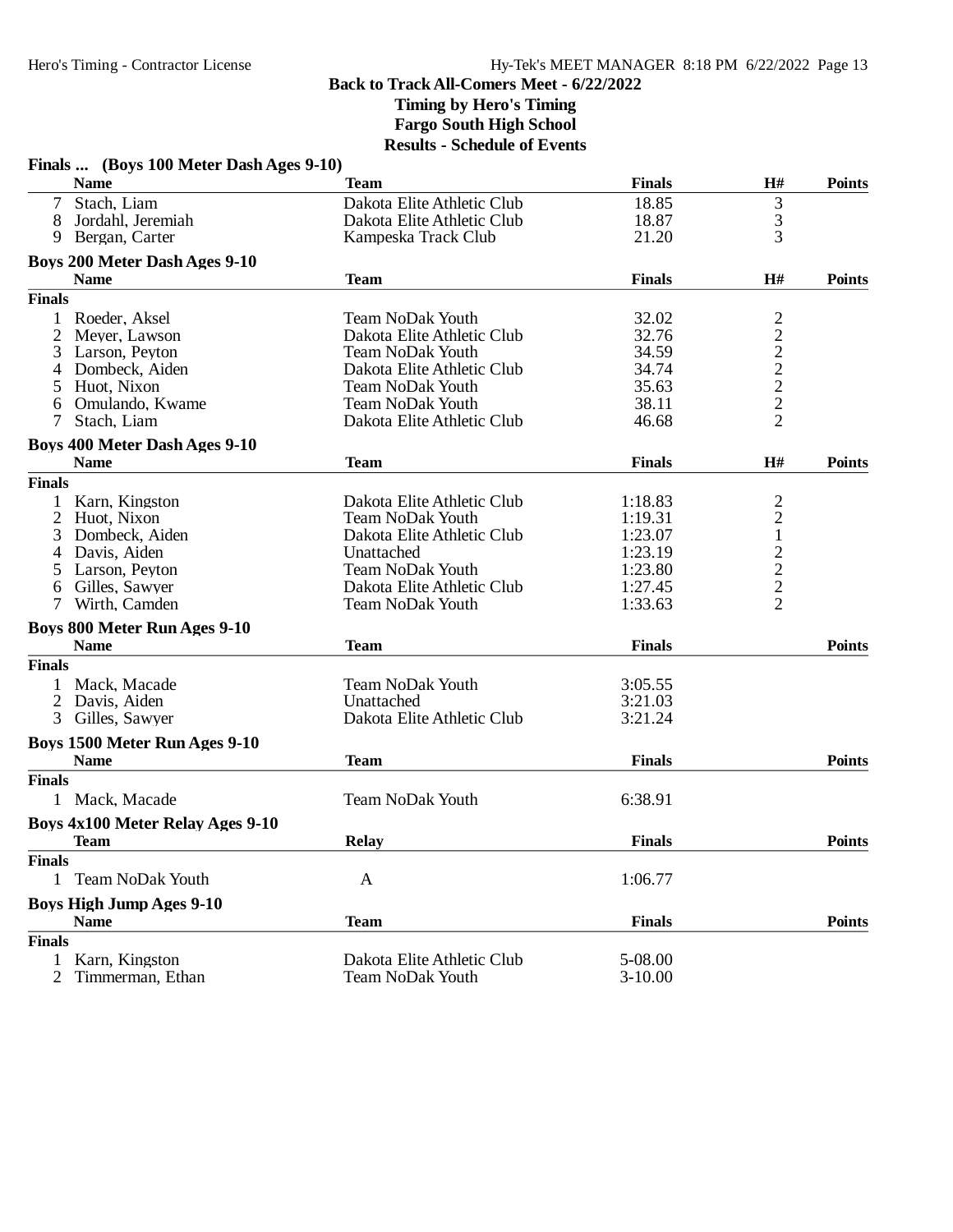### **Boys Long Jump Ages 9-10**

|                | <b>Name</b>                           | <b>Team</b>                                           | <b>Finals</b>        |                | <b>Points</b> |
|----------------|---------------------------------------|-------------------------------------------------------|----------------------|----------------|---------------|
| <b>Finals</b>  |                                       |                                                       |                      |                |               |
|                | Larson, Peyton<br>Meyer, Lawson       | <b>Team NoDak Youth</b><br>Dakota Elite Athletic Club | 11-06.75<br>11-02.25 |                |               |
| 3<br>4         | Huot, Nixon<br>Dombeck, Aiden         | <b>Team NoDak Youth</b><br>Dakota Elite Athletic Club | 11-00.00<br>8-00.00  |                |               |
| 5              | Bergan, Carter                        | Kampeska Track Club                                   | $6 - 10.00$          |                |               |
| 6              | Jordahl, Jeremiah                     | Dakota Elite Athletic Club                            | 6-06.75              |                |               |
|                | <b>Boys Shot Put Ages 9-10</b>        |                                                       |                      |                |               |
|                | <b>Name</b>                           | <b>Team</b>                                           | <b>Finals</b>        |                | <b>Points</b> |
| <b>Finals</b>  |                                       |                                                       |                      |                |               |
|                | Bergan, Carter                        | Kampeska Track Club                                   | 20-00.00             |                |               |
| $\overline{2}$ | Huot, Nixon                           | <b>Team NoDak Youth</b>                               | 17-01.00             |                |               |
| 3              | Stach, Liam                           | Dakota Elite Athletic Club                            | 15-09.00             |                |               |
|                | <b>Boys Javelin Throw Ages 9-10</b>   |                                                       |                      |                |               |
|                | <b>Name</b>                           | <b>Team</b>                                           | <b>Finals</b>        |                | <b>Points</b> |
| <b>Finals</b>  |                                       |                                                       |                      |                |               |
|                | Karn, Kingston                        | Dakota Elite Athletic Club                            | 62-03                |                |               |
| 2              | Wirth, Camden                         | <b>Team NoDak Youth</b>                               | 59-06                |                |               |
| 3              | Timmerman, Ethan                      | <b>Team NoDak Youth</b>                               | $41 - 06$            |                |               |
| 4              | Bergan, Carter                        | Kampeska Track Club                                   | $34 - 00$            |                |               |
| 5              | Stach, Liam                           | Dakota Elite Athletic Club                            | $33 - 05$            |                |               |
| 6              | Roeder, Aksel                         | <b>Team NoDak Youth</b>                               | $31 - 05$            |                |               |
| 7              | Jordahl, Jeremiah                     | Dakota Elite Athletic Club                            | $30 - 05$            |                |               |
|                | <b>Boys 100 Meter Dash Ages 11-12</b> |                                                       |                      |                |               |
|                | <b>Name</b>                           | <b>Team</b>                                           | <b>Finals</b>        | H#             | <b>Points</b> |
| <b>Finals</b>  |                                       |                                                       |                      |                |               |
|                | Hollcraft, Dominic                    | Dakota Elite Athletic Club                            | 15.35                | 4              |               |
|                | 2 Piela, Elliot                       | Dakota Elite Athletic Club                            | 16.61                | 4              |               |
| 3              | Bergan, Austin                        | Kampeska Track Club                                   | 16.65                | 4              |               |
| 4              | Bertolini, William                    | Dakota Elite Athletic Club                            | 18.58                | 4              |               |
| 5              | Bahr, Aaron                           | <b>Team NoDak Youth</b>                               | 19.38                | 4              |               |
|                | <b>Boys 200 Meter Dash Ages 11-12</b> |                                                       |                      |                |               |
|                | <b>Name</b>                           | <b>Team</b>                                           | <b>Finals</b>        | H#             | <b>Points</b> |
| <b>Finals</b>  |                                       |                                                       |                      |                |               |
|                | Ness, Tate                            | Dakota Elite Athletic Club                            | 33.65                | 3              |               |
| $\overline{2}$ | Bergan, Austin                        | Kampeska Track Club                                   | 35.08                | $\mathbf{1}$   |               |
|                | 3 Ness, Crew                          | Dakota Elite Athletic Club                            | 38.02                | 3              |               |
|                | 4 Bahr, Aaron                         | <b>Team NoDak Youth</b>                               | 45.36                | 3              |               |
|                | <b>Boys 400 Meter Dash Ages 11-12</b> |                                                       |                      |                |               |
|                | <b>Name</b>                           | <b>Team</b>                                           | <b>Finals</b>        | $\mathbf{H}$ # | <b>Points</b> |
| <b>Finals</b>  |                                       |                                                       |                      |                |               |
| 1              | Haman, Jackson                        | <b>Team NoDak Youth</b>                               | 1:11.54              | $\frac{3}{3}$  |               |
|                | 2 Sandy, William                      | <b>Team NoDak Youth</b>                               | 1:11.90              |                |               |
|                | 3 Ness, Tate                          | Dakota Elite Athletic Club                            | 1:19.17              | 3              |               |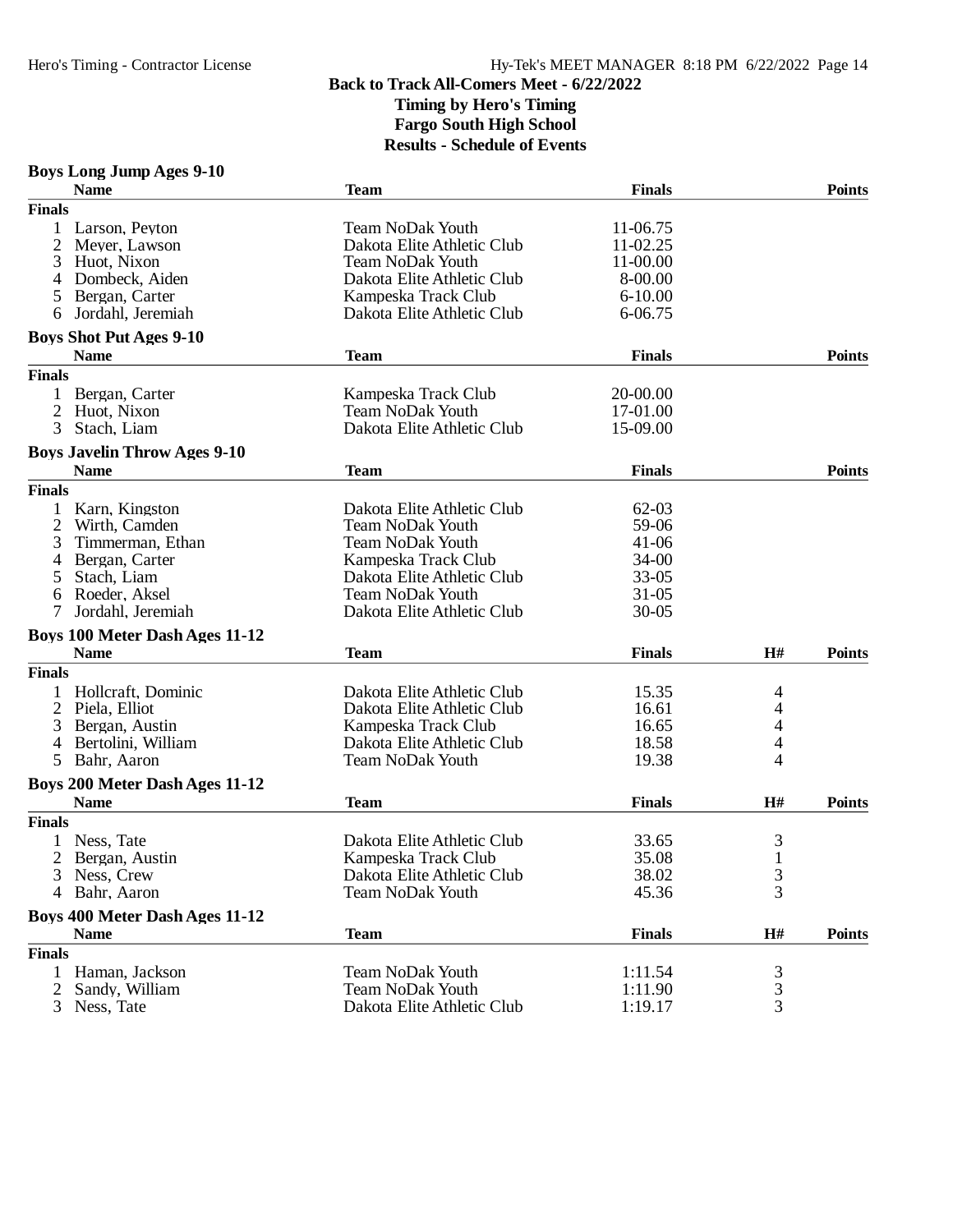**Timing by Hero's Timing**

**Fargo South High School**

|               | Finals  (Boys 400 Meter Dash Ages 11-12) |                            |               |    |               |
|---------------|------------------------------------------|----------------------------|---------------|----|---------------|
|               | <b>Name</b>                              | <b>Team</b>                | <b>Finals</b> | H# | <b>Points</b> |
|               | 4 Brachman, Jack                         | <b>Team NoDak Youth</b>    | 1:23.07       | 3  |               |
|               | 5 Ness, Crew                             | Dakota Elite Athletic Club | 1:25.19       | 3  |               |
|               | Boys 800 Meter Run Ages 11-12            |                            |               |    |               |
|               | <b>Name</b>                              | <b>Team</b>                | <b>Finals</b> |    | <b>Points</b> |
| <b>Finals</b> |                                          |                            |               |    |               |
|               | Brachman, Jack                           | <b>Team NoDak Youth</b>    | 3:05.72       |    |               |
|               | 2 Piela, Elliot                          | Dakota Elite Athletic Club | 3:11.78       |    |               |
|               | Boys 1500 Meter Run Ages 11-12           |                            |               |    |               |
|               | <b>Name</b>                              | <b>Team</b>                | <b>Finals</b> |    | <b>Points</b> |
| <b>Finals</b> |                                          |                            |               |    |               |
| $\mathbf{1}$  | Sandy, William                           | <b>Team NoDak Youth</b>    | 5:28.10       |    |               |
|               | 2 Brachman, Jack                         | <b>Team NoDak Youth</b>    | 6:24.57       |    |               |
|               | <b>Boys 80 Meter Hurdles Ages 11-12</b>  |                            |               |    |               |
|               | <b>Name</b>                              | <b>Team</b>                | <b>Finals</b> |    | <b>Points</b> |
| <b>Finals</b> |                                          |                            |               |    |               |
|               | 1 Haman, Jackson                         | <b>Team NoDak Youth</b>    | 16.01         |    |               |
|               | 2 Bergan, Austin                         | Kampeska Track Club        | 19.29         |    |               |
|               | <b>Boys 4x100 Meter Relay Ages 11-12</b> |                            |               |    |               |
|               | <b>Team</b>                              | <b>Relay</b>               | <b>Finals</b> |    | <b>Points</b> |
| <b>Finals</b> |                                          |                            |               |    |               |
|               | 1 Dakota Elite Athletic Club             | $\mathsf{C}$               | 1:07.32       |    |               |
|               | <b>Boys High Jump Ages 11-12</b>         |                            |               |    |               |
|               | <b>Name</b>                              | <b>Team</b>                | <b>Finals</b> |    | <b>Points</b> |
| <b>Finals</b> |                                          |                            |               |    |               |
|               | Hollcraft, Dominic                       | Dakota Elite Athletic Club | $4 - 00.00$   |    |               |
|               | Haman, Jackson                           | <b>Team NoDak Youth</b>    | $4 - 00.00$   |    |               |
| 3             | Brachman, Jack                           | <b>Team NoDak Youth</b>    | $3-10.00$     |    |               |
| 4             | Sandy, William                           | <b>Team NoDak Youth</b>    | 3-08.00       |    |               |
| $---$         | McLagan, Joseph                          | Dakota Elite Athletic Club | <b>NH</b>     |    |               |
|               | <b>Boys Long Jump Ages 11-12</b>         |                            |               |    |               |
|               | <b>Name</b>                              | <b>Team</b>                | <b>Finals</b> |    | <b>Points</b> |
| <b>Finals</b> |                                          |                            |               |    |               |
|               | Hollcraft, Dominic                       | Dakota Elite Athletic Club | 11-09.50      |    |               |
|               | 2 Haman, Jackson                         | <b>Team NoDak Youth</b>    | 11-08.00      |    |               |
| 3             | Ness, Tate                               | Dakota Elite Athletic Club | 10-10.50      |    |               |
|               | Bergan, Austin                           | Kampeska Track Club        | 10-10.00      |    |               |
|               | Ness, Crew                               | Dakota Elite Athletic Club | $9 - 05.00$   |    |               |
| 6             | Bertolini, William                       | Dakota Elite Athletic Club | 7-09.25       |    |               |
| 7             | Bahr, Aaron                              | <b>Team NoDak Youth</b>    | 7-03.75       |    |               |
|               | <b>Boys Shot Put Ages 11-12</b>          |                            |               |    |               |
|               | <b>Name</b>                              | <b>Team</b>                | <b>Finals</b> |    | <b>Points</b> |
| <b>Finals</b> |                                          |                            |               |    |               |
|               | 1 McLagan, Joseph                        | Dakota Elite Athletic Club | 11-01.00      |    |               |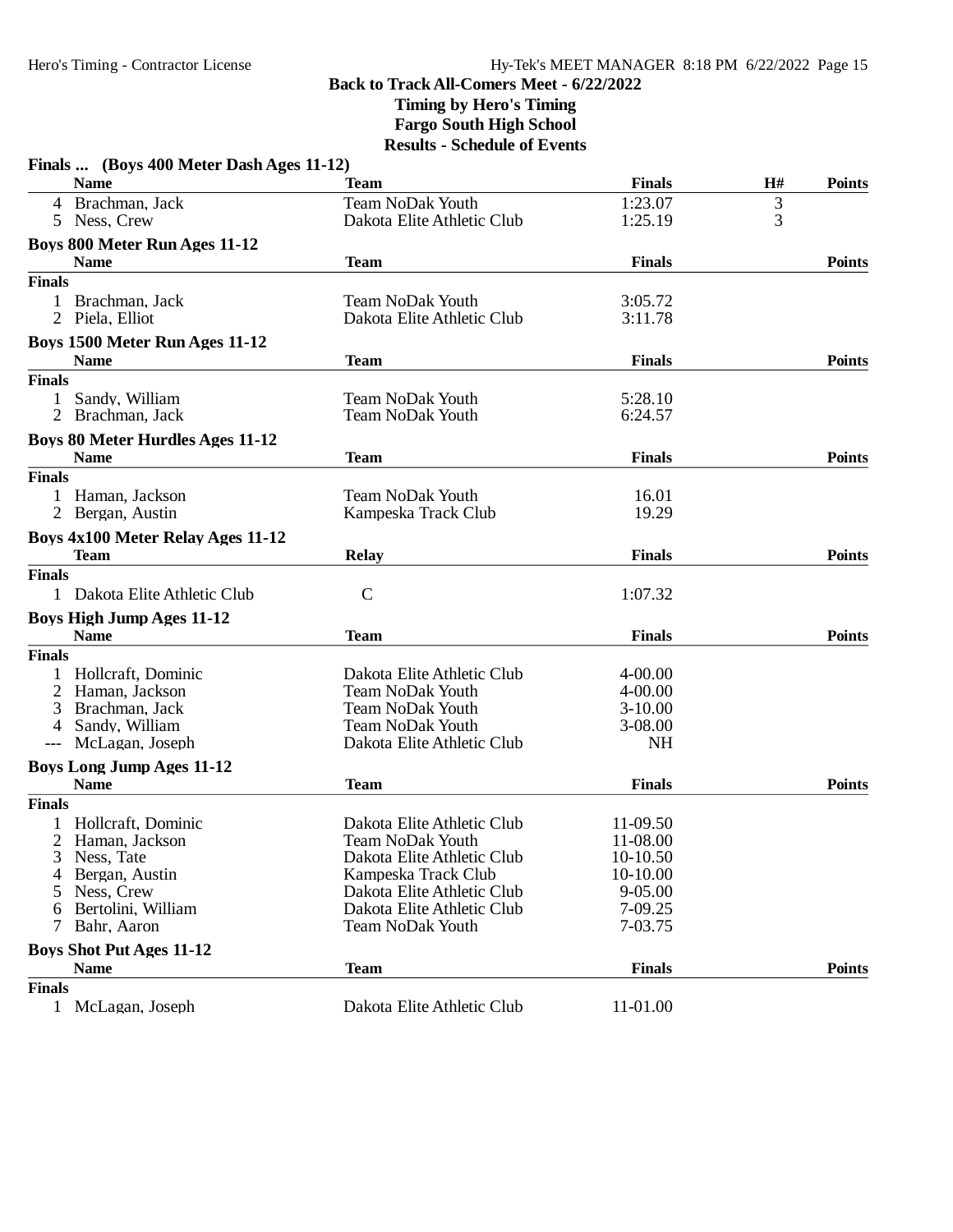### **Boys Javelin Throw Ages 11-12**

|                | <b>Name</b>                           | <b>Team</b>                | <b>Finals</b> |                | <b>Points</b> |
|----------------|---------------------------------------|----------------------------|---------------|----------------|---------------|
| <b>Finals</b>  |                                       |                            |               |                |               |
|                | 1 Bahr, Aaron                         | <b>Team NoDak Youth</b>    | $41 - 08$     |                |               |
| 2              | Bertolini, William                    | Dakota Elite Athletic Club | $34 - 00$     |                |               |
| 3              | McLagan, Joseph                       | Dakota Elite Athletic Club | 19-02         |                |               |
|                | <b>Boys 100 Meter Dash Ages 13-14</b> |                            |               |                |               |
|                | <b>Name</b>                           | <b>Team</b>                | <b>Finals</b> | H#             | <b>Points</b> |
| <b>Finals</b>  |                                       |                            |               |                |               |
| $\mathbf{1}$   | Zabel, Kai                            | Dakota Elite Athletic Club | 11.93         | 5              |               |
| $\overline{2}$ | Eisenbeis, Jesse                      | 52-Unattached              | 12.42         | 6              |               |
| 3              | Orvik, Benjamin                       | <b>Team NoDak Youth</b>    | 12.52         |                |               |
| 4              | Walker, Zakary                        | Dakota Elite Athletic Club | 12.53         |                |               |
| 5              | Ness, Will                            | Dakota Elite Athletic Club | 13.41         | 5555555        |               |
| 6              | Kouvahe, Marcuis                      | <b>Team NoDak Youth</b>    | 13.94         |                |               |
|                | Baker, Brett                          | Dakota Elite Athletic Club | 14.32         |                |               |
| 8              | Maus, Elliot                          | Dakota Elite Athletic Club | 14.41         |                |               |
| 9              | Loeb, Cooper                          | <b>Team NoDak Youth</b>    | 16.49         | 5              |               |
|                | Boys 200 Meter Dash Ages 13-14        |                            |               |                |               |
|                | <b>Name</b>                           | <b>Team</b>                | <b>Finals</b> | H#             | <b>Points</b> |
| <b>Finals</b>  |                                       |                            |               |                |               |
|                | Zabel, Kai                            | Dakota Elite Athletic Club | 25.02         | 4              |               |
| $\overline{2}$ | Eisenbeis, Jesse                      | 52-Unattached              | 25.54         | 4              |               |
| 3              | Orvik, Benjamin                       | <b>Team NoDak Youth</b>    | 25.93         | 4              |               |
| 4              | Ness, Will                            | Dakota Elite Athletic Club | 27.76         | $\overline{4}$ |               |
| 5              | Pool, Eban                            | Dakota Elite Athletic Club | 29.12         |                |               |
| 6              | Maus, Elliot                          | Dakota Elite Athletic Club | 30.99         | $\frac{3}{4}$  |               |
| 7              | Loeb, Cooper                          | <b>Team NoDak Youth</b>    | 36.67         | 3              |               |
|                | Boys 400 Meter Dash Ages 13-14        |                            |               |                |               |
|                | <b>Name</b>                           | <b>Team</b>                | <b>Finals</b> | H#             | <b>Points</b> |
| <b>Finals</b>  |                                       |                            |               |                |               |
|                | 1 Deutsch, Stuart                     | Dakota Elite Athletic Club | 1:05.24       | 4              |               |
| 2              | Pool, Eban                            | Dakota Elite Athletic Club | 1:06.25       | 3              |               |
| 3              | Walker, Zakary                        | Dakota Elite Athletic Club | 1:10.07       | 4              |               |
| 4              | Krenz, Brennen                        | 52-Unattached              | 1:11.95       | $\overline{4}$ |               |
| 5              | Edwards, Kemper                       | <b>Team NoDak Youth</b>    | 1:17.63       | 3              |               |
| 6              | Loeb, Cooper                          | <b>Team NoDak Youth</b>    | 1:24.73       | 3              |               |
|                | Boys 800 Meter Run Ages 13-14         |                            |               |                |               |
|                | <b>Name</b>                           | <b>Team</b>                | <b>Finals</b> |                | <b>Points</b> |
| <b>Finals</b>  |                                       |                            |               |                |               |
|                | Deutsch, Stuart                       | Dakota Elite Athletic Club | 2:38.32       |                |               |
| $\overline{2}$ | Hennings, Aidan                       | Team NoDak Youth           | 2:45.47       |                |               |
| 3              | Pool, Eban                            | Dakota Elite Athletic Club | 2:59.86       |                |               |
| 4              | Koedam, Bentson                       | <b>Team NoDak Youth</b>    | 3:19.38       |                |               |
|                |                                       |                            |               |                |               |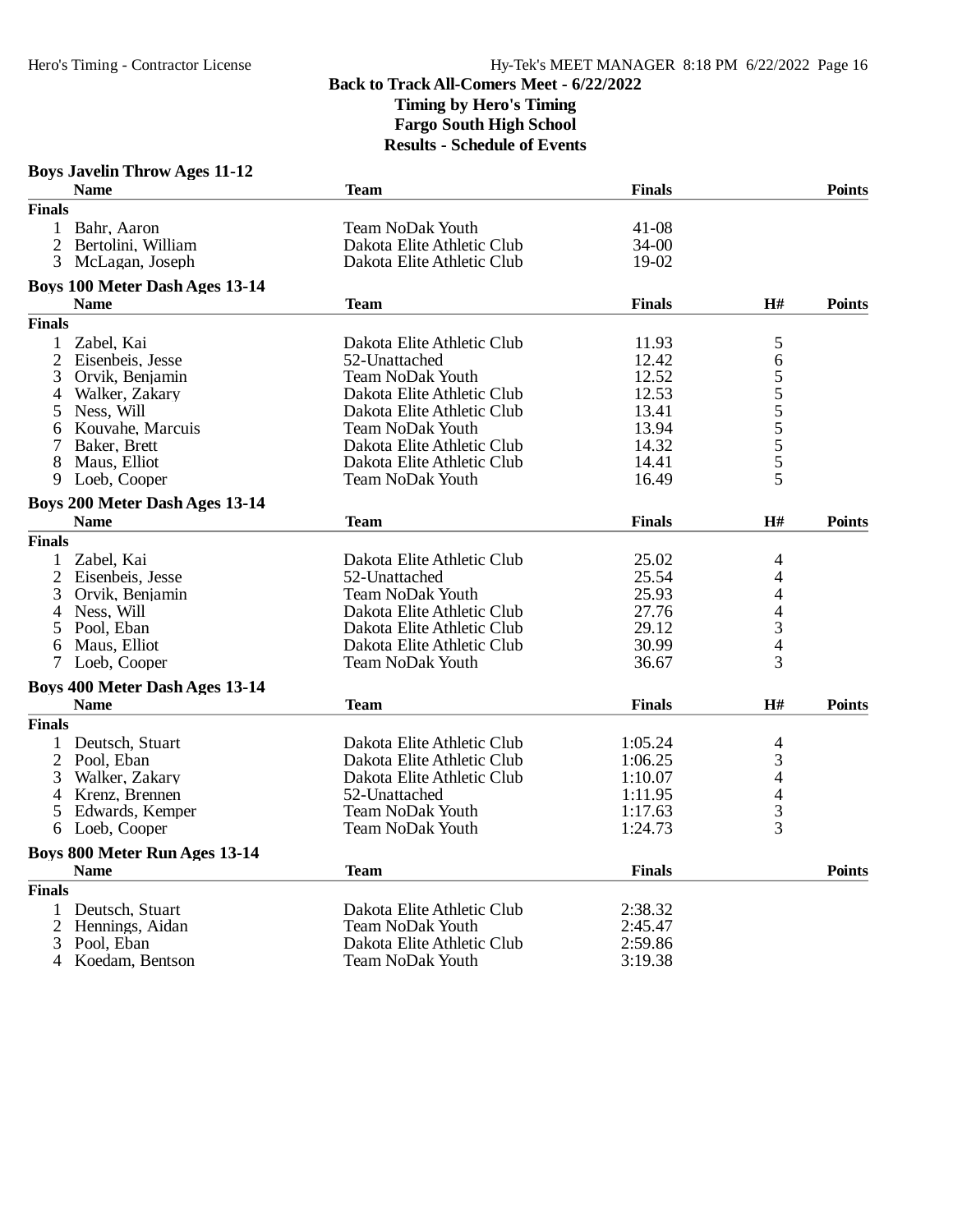| Boys 1500 Meter Run Ages 13-14            |                            |               |               |
|-------------------------------------------|----------------------------|---------------|---------------|
| <b>Name</b>                               | Team                       | <b>Finals</b> | <b>Points</b> |
| <b>Finals</b>                             |                            |               |               |
| $\mathbf{1}$<br>Krenz, Brennen            | 52-Unattached              | 5:19.04       |               |
| 2 Hennings, Aidan                         | Team NoDak Youth           | 5:20.42       |               |
| <b>Boys 100 Meter Hurdles Ages 13-14</b>  |                            |               |               |
| <b>Name</b>                               | Team                       | <b>Finals</b> | <b>Points</b> |
| <b>Finals</b>                             |                            |               |               |
|                                           |                            |               |               |
| 1 Iverson, Alex                           | <b>Team NoDak Youth</b>    | 20.96         |               |
| <b>Boys 200 Meter Hurdles Ages 13-14</b>  |                            |               |               |
| <b>Name</b>                               | <b>Team</b>                | <b>Finals</b> | <b>Points</b> |
| <b>Finals</b>                             |                            |               |               |
| 1 Iverson, Alex                           | <b>Team NoDak Youth</b>    | 38.35         |               |
| Boys 4x100 Meter Relay Ages 13-14         |                            |               |               |
| Team                                      | <b>Relay</b>               | <b>Finals</b> | <b>Points</b> |
|                                           |                            |               |               |
| <b>Finals</b>                             |                            |               |               |
| 1 Dakota Elite Athletic Club              | D                          | 54.07         |               |
| $\overline{2}$<br><b>Team NoDak Youth</b> | B                          | 1:01.10       |               |
| Boys 4x400 Meter Relay Ages 13-14         |                            |               |               |
| Team                                      | <b>Relay</b>               | <b>Finals</b> | <b>Points</b> |
| <b>Finals</b>                             |                            |               |               |
| 1 Dakota Elite Athletic Club              | A                          | 5:09.91       |               |
| <b>Boys High Jump Ages 13-14</b>          |                            |               |               |
| <b>Name</b>                               | <b>Team</b>                | <b>Finals</b> | <b>Points</b> |
| <b>Finals</b>                             |                            |               |               |
|                                           |                            |               |               |
| 1 Orvik, Benjamin                         | <b>Team NoDak Youth</b>    | 4-08.00       |               |
| Hennings, Aidan<br>2                      | Team NoDak Youth           | 3-08.00       |               |
| <b>Boys Long Jump Ages 13-14</b>          |                            |               |               |
| <b>Name</b>                               | <b>Team</b>                | <b>Finals</b> | <b>Points</b> |
| <b>Finals</b>                             |                            |               |               |
| Zabel, Kai<br>1                           | Dakota Elite Athletic Club | 17-08.00      |               |
| 2<br>Krenz, Brennen                       | 52-Unattached              | 15-04.00      |               |
| Ness, Will<br>3                           | Dakota Elite Athletic Club | 15-01.75      |               |
| Walker, Zakary<br>4                       | Dakota Elite Athletic Club | 13-10.75      |               |
| Maus, Elliot<br>5                         | Dakota Elite Athletic Club | 13-08.00      |               |
| Deutsch, Stuart<br>6                      | Dakota Elite Athletic Club | 12-09.25      |               |
| Hennings, Aidan<br>$\tau$                 | <b>Team NoDak Youth</b>    | 10-05.00      |               |
|                                           |                            |               |               |
| <b>Boys Shot Put Ages 13-14</b>           |                            |               |               |
| <b>Name</b>                               | <b>Team</b>                | <b>Finals</b> | <b>Points</b> |
| <b>Finals</b>                             |                            |               |               |
| Osier, Lucas                              | <b>Team NoDak Youth</b>    | 37-00.00      |               |
| $\overline{2}$<br>Iverson, Alex           | Team NoDak Youth           | 22-00.00      |               |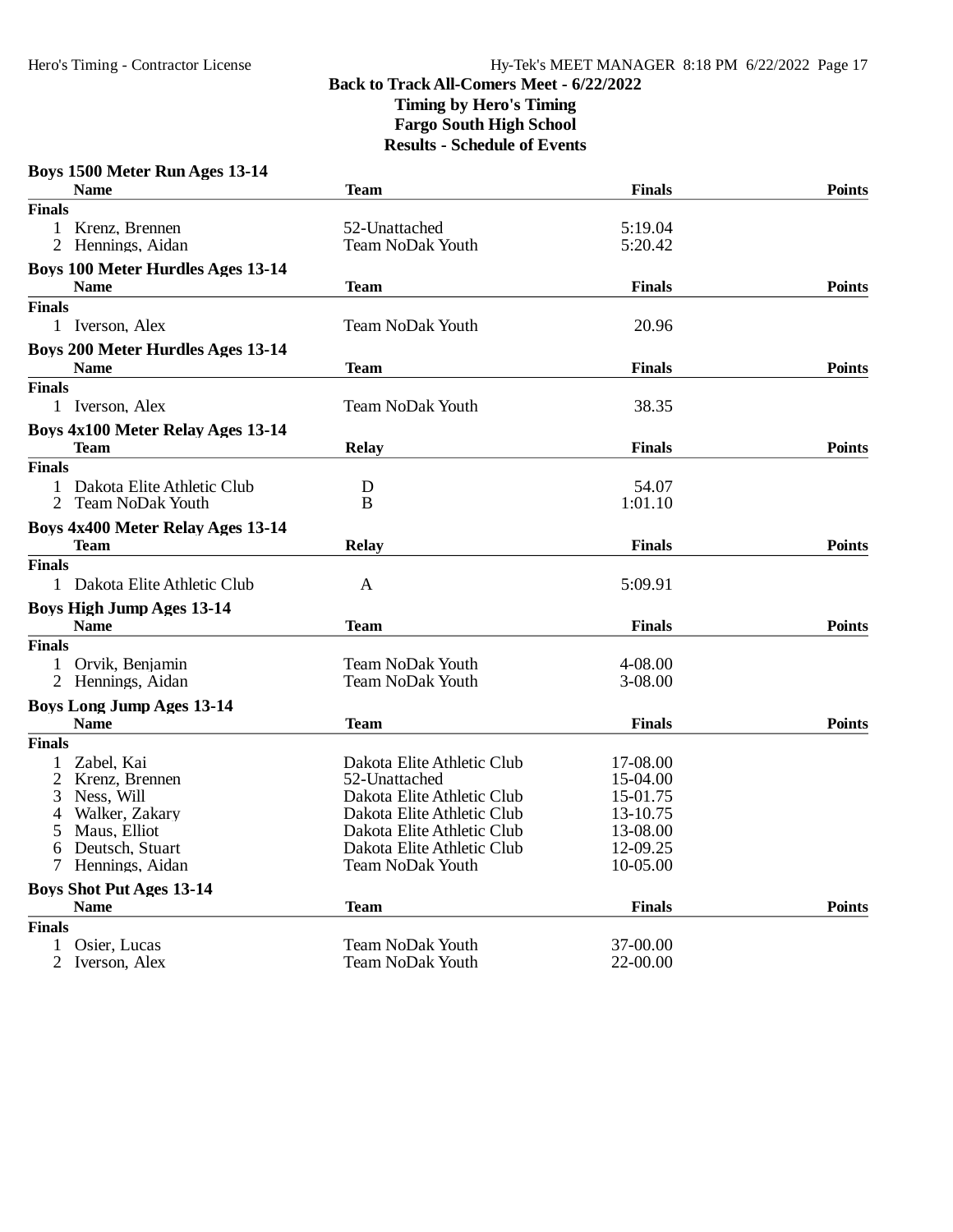| <b>Boys Discus Throw Ages 13-14</b>      |                            |               |                |               |
|------------------------------------------|----------------------------|---------------|----------------|---------------|
| <b>Name</b>                              | <b>Team</b>                | <b>Finals</b> |                | <b>Points</b> |
| <b>Finals</b>                            |                            |               |                |               |
| $\mathbf{1}$<br>Osier, Lucas             | <b>Team NoDak Youth</b>    | 87-10.50      |                |               |
| <b>Boys Javelin Throw Ages 13-14</b>     |                            |               |                |               |
| <b>Name</b>                              | Team                       | <b>Finals</b> |                | <b>Points</b> |
| <b>Finals</b>                            |                            |               |                |               |
| $\mathbf{1}$<br>Lee, Jamison             | Central Dakota Resilience  | 105-06        |                |               |
| 2<br>Edwards, Kemper                     | <b>Team NoDak Youth</b>    | 74-10         |                |               |
| 3<br>Iverson, Alex                       | <b>Team NoDak Youth</b>    | $71-10$       |                |               |
| Boys 100 Meter Dash Ages 15-16           |                            |               |                |               |
| <b>Name</b>                              | <b>Team</b>                | <b>Finals</b> | H#             | <b>Points</b> |
| <b>Finals</b>                            |                            |               |                |               |
| 1<br>Bier, Jack                          | Dakota Elite Athletic Club | 12.62         | 6              |               |
| 2<br>Leins, Greyson                      | Kampeska Track Club        | 12.98         | 6              |               |
| 3<br>Novotny Leino, Josiah               | Dakota Elite Athletic Club | 14.56         | 6              |               |
| <b>Boys 200 Meter Dash Ages 15-16</b>    |                            |               |                |               |
| <b>Name</b>                              | <b>Team</b>                | <b>Finals</b> | H#             | <b>Points</b> |
| <b>Finals</b>                            |                            |               |                |               |
| Leins, Greyson                           | Kampeska Track Club        | 26.86         | $\overline{4}$ |               |
| 2<br>Deringer, William                   | Team NoDak Youth           | 27.03         | 3              |               |
| 3<br>Boehm, Derek                        | <b>Team NoDak Youth</b>    | 28.39         | $\overline{4}$ |               |
| Novotny Leino, Josiah<br>4               | Dakota Elite Athletic Club | 30.41         | 3              |               |
| Boys 400 Meter Dash Ages 15-16           |                            |               |                |               |
| <b>Name</b>                              | <b>Team</b>                | <b>Finals</b> | H#             | <b>Points</b> |
| <b>Finals</b>                            |                            |               |                |               |
| Deebom, Baridute                         | <b>Team NoDak Youth</b>    | 57.08         | 4              |               |
| 2<br>Boehm, Derek                        | <b>Team NoDak Youth</b>    | 1:04.66       | 4              |               |
| Novotny Leino, Josiah<br>3               | Dakota Elite Athletic Club | 1:11.27       | 4              |               |
| <b>Boys 800 Meter Run Ages 15-16</b>     |                            |               |                |               |
| <b>Name</b>                              | <b>Team</b>                | <b>Finals</b> |                | <b>Points</b> |
| <b>Finals</b>                            |                            |               |                |               |
| 1<br>Touray, Jaray                       | <b>Team NoDak Youth</b>    | 2:08.05       |                |               |
| $\overline{2}$<br>Lange, Asher           | <b>Team NoDak Youth</b>    | 2:22.88       |                |               |
| Boys 1500 Meter Run Ages 15-16           |                            |               |                |               |
| <b>Name</b>                              | <b>Team</b>                | <b>Finals</b> |                | <b>Points</b> |
| <b>Finals</b>                            |                            |               |                |               |
| Currence, Kasen<br>1                     | <b>Team NoDak Youth</b>    | 4:44.35       |                |               |
| 2<br>Lange, Asher                        | <b>Team NoDak Youth</b>    | 5:02.96       |                |               |
| <b>Boys 110 Meter Hurdles Ages 15-16</b> |                            |               |                |               |
| <b>Name</b>                              | <b>Team</b>                | <b>Finals</b> |                | <b>Points</b> |
| <b>Finals</b>                            |                            |               |                |               |
| Boehm, Derek<br>$\mathbf{1}$             | <b>Team NoDak Youth</b>    | 21.14         |                |               |
| 2<br>Novotny Leino, Josiah               | Dakota Elite Athletic Club | 21.26         |                |               |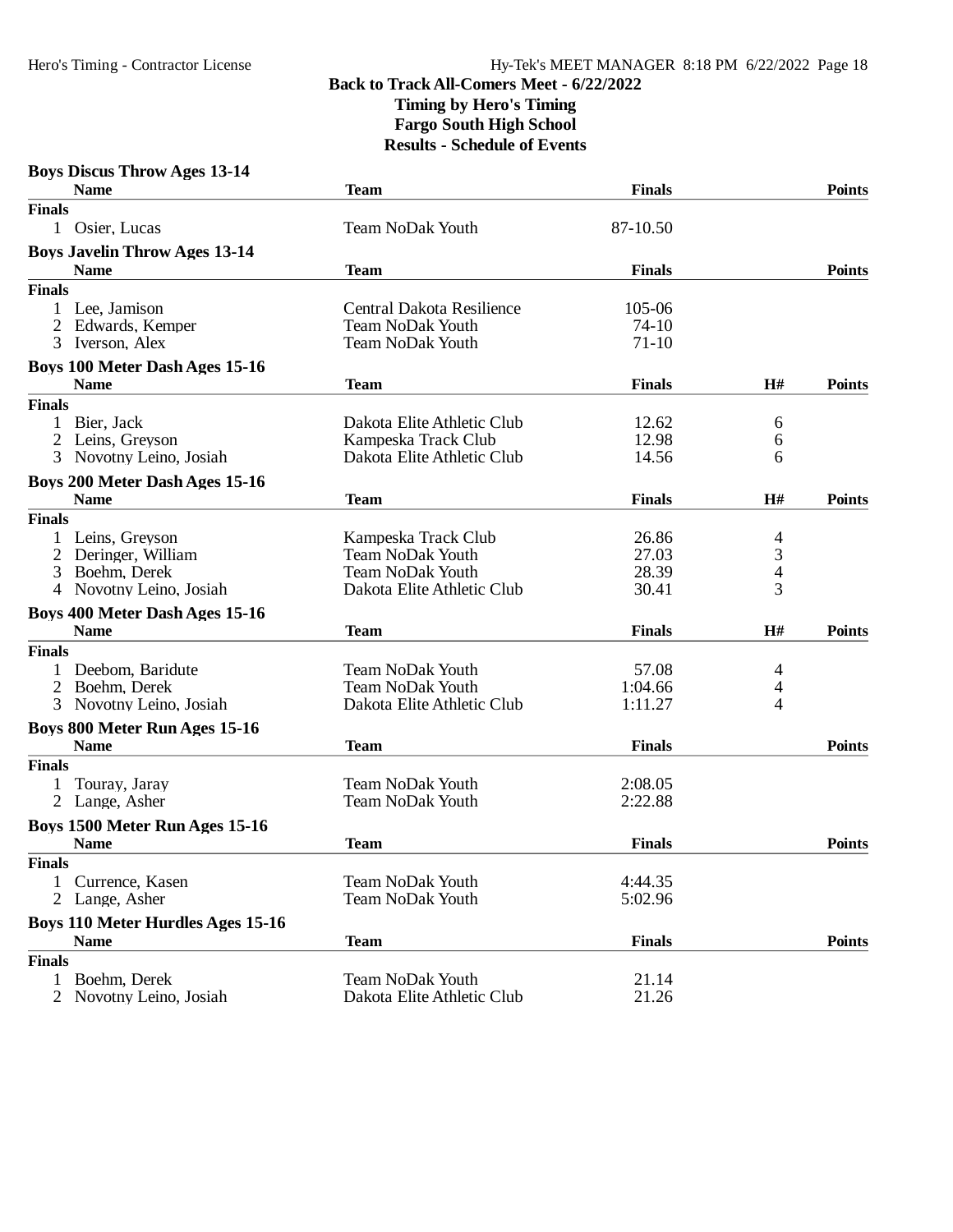| Boys 4x400 Meter Relay Ages 15-16                   |                                                      |               |    |               |
|-----------------------------------------------------|------------------------------------------------------|---------------|----|---------------|
| <b>Team</b>                                         | <b>Relay</b>                                         | <b>Finals</b> |    | <b>Points</b> |
| <b>Finals</b>                                       |                                                      |               |    |               |
| <b>Team NoDak Youth</b><br>$\mathbf{1}$             | A                                                    | 4:00.83       |    |               |
| <b>Boys Long Jump Ages 15-16</b>                    |                                                      |               |    |               |
| <b>Name</b>                                         | <b>Team</b>                                          | <b>Finals</b> |    | <b>Points</b> |
| <b>Finals</b>                                       |                                                      |               |    |               |
| 1<br>Schreiner, Tommy                               | <b>Team NoDak Youth</b>                              | 22-01.25      |    |               |
| Deebom, Baridute                                    | <b>Team NoDak Youth</b>                              | 19-07.25      |    |               |
| Bier, Jack<br>3                                     | Dakota Elite Athletic Club                           | 18-02.00      |    |               |
| Leins, Greyson<br>4                                 | Kampeska Track Club                                  | 15-01.00      |    |               |
| <b>Boys Shot Put Ages 15-16</b>                     |                                                      |               |    |               |
| <b>Name</b>                                         | <b>Team</b>                                          | <b>Finals</b> |    | <b>Points</b> |
| <b>Finals</b>                                       |                                                      |               |    |               |
| $\mathbf{1}$<br>Walters, James                      | Ragnar $\tilde{A}$ ¶k Athletic Club                  | 38-10.00      |    |               |
| <b>Boys Discus Throw Ages 15-16</b>                 |                                                      |               |    |               |
| <b>Name</b>                                         | <b>Team</b>                                          | <b>Finals</b> |    | <b>Points</b> |
| <b>Finals</b>                                       |                                                      |               |    |               |
| Walters, James                                      | Ragnar $\tilde{A}$ ¶k Athletic Club                  | 87-06         |    |               |
| 2 Leins, Greyson                                    | Kampeska Track Club                                  | 63-06.50      |    |               |
|                                                     |                                                      |               |    |               |
| <b>Boys Javelin Throw Ages 15-16</b><br><b>Name</b> | <b>Team</b>                                          | <b>Finals</b> |    | <b>Points</b> |
| <b>Finals</b>                                       |                                                      |               |    |               |
| Walters, James<br>1                                 | Ragnar $\tilde{A}$ <sup><i>K</i></sup> Athletic Club | 138-06        |    |               |
| 2 Deringer, William                                 | <b>Team NoDak Youth</b>                              | 102-04        |    |               |
|                                                     |                                                      |               |    |               |
| <b>Boys 100 Meter Dash Ages 17-18</b>               |                                                      |               |    |               |
| <b>Name</b>                                         | <b>Team</b>                                          | <b>Finals</b> | H# | <b>Points</b> |
| <b>Finals</b>                                       |                                                      |               |    |               |
| Schiller, Tanner<br>$\mathbf{1}$                    | Ragnar $\tilde{A}$ <sup><i>K</i></sup> Athletic Club | 12.52         | 6  |               |
| <b>Boys 400 Meter Dash Ages 17-18</b>               |                                                      |               |    |               |
| <b>Name</b>                                         | <b>Team</b>                                          | <b>Finals</b> | H# | <b>Points</b> |
| <b>Finals</b>                                       |                                                      |               |    |               |
| 1 Anderson, Nathan                                  | <b>Team NoDak Youth</b>                              | 57.06         | 4  |               |
| <b>Boys 800 Meter Run Ages 17-18</b>                |                                                      |               |    |               |
| <b>Name</b>                                         | <b>Team</b>                                          | <b>Finals</b> |    | <b>Points</b> |
| <b>Finals</b>                                       |                                                      |               |    |               |
| 1 Schiller, Tanner                                  | Ragnar $\tilde{A}$ ¶k Athletic Club                  | 2:10.26       |    |               |
| <b>Boys 110 Meter Hurdles Ages 17-18</b>            |                                                      |               |    |               |
| <b>Name</b>                                         | <b>Team</b>                                          | <b>Finals</b> |    | <b>Points</b> |
| <b>Finals</b>                                       |                                                      |               |    |               |
| Byron, Carter<br>1                                  | Ragnar $\tilde{A}$ ¶k Athletic Club                  | 15.48         |    |               |
| Strand, Ben<br>$\overline{2}$                       | Ragnar $\tilde{A}$ ¶k Athletic Club                  | 17.62         |    |               |